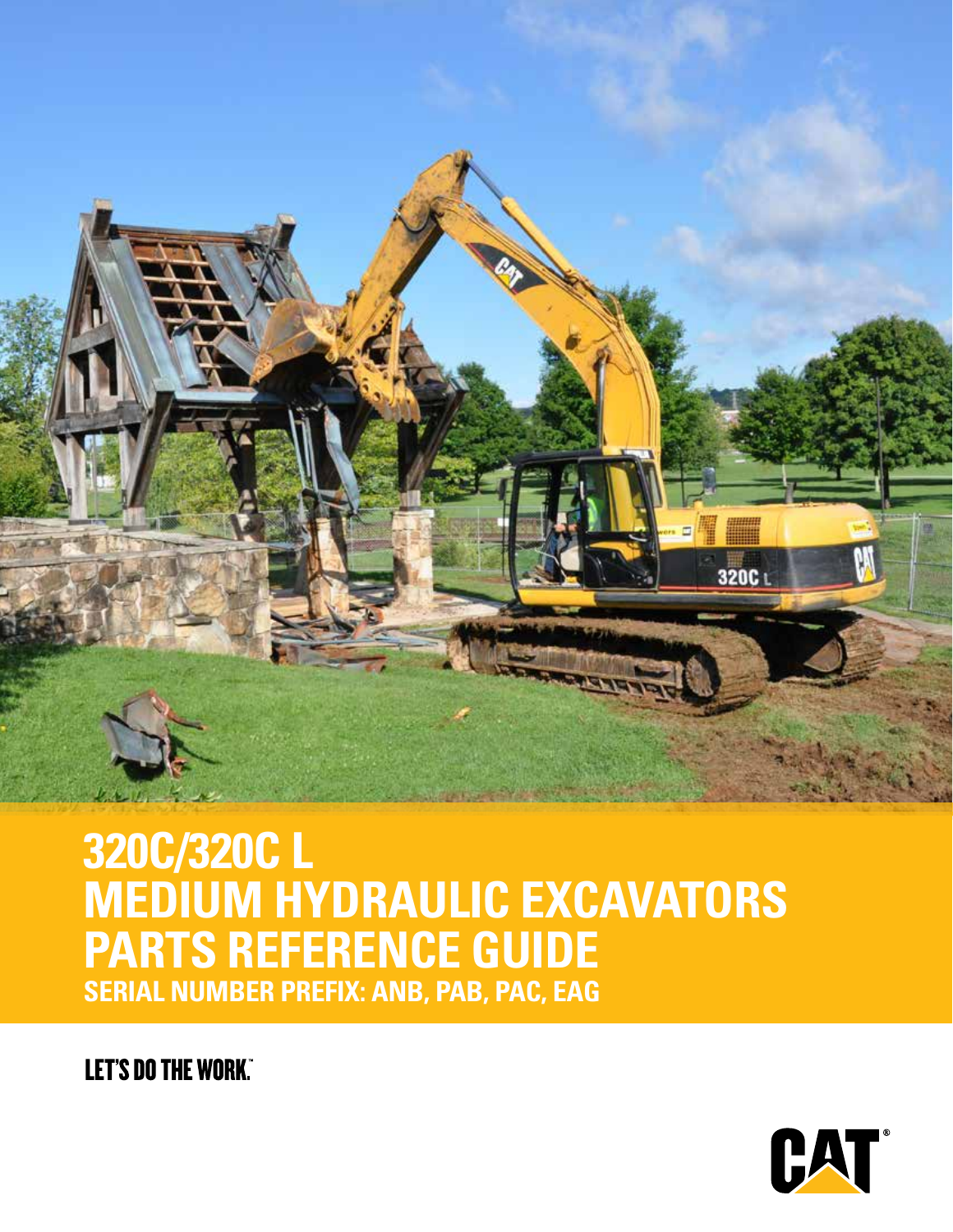| <b>SCHEDULED MAINTENANCE PARTS</b> |                            |
|------------------------------------|----------------------------|
|                                    | <b>GREASES</b>             |
|                                    | <b>PLANNED MAINTENANCE</b> |

This guide is designed to provide you with a quick reference for the parts and part numbers you need to keep your Cat medium hydraulic excavator operating at peak efficiency. Always read and understand the machine's Operation and Maintenance Manual prior to performing any type of maintenance.

#### **MAINTENANCE**

Proactive preventative maintenance extends the life of your machine and protects your investment. Only Caterpillar knows Cat equipment's filtration and lubrication requirements and offers parts kits to match your machine's maintenance cycles.

#### **REPLACEMENT PARTS**

Proper maintenance minimizes the need for repair and replacement. In the event that replacement parts are required, the use of genuine Cat parts helps maximize machine performance and maintains high resale value.

Thank you for selecting the Cat**®** Medium Hydraulic Excavator.

## **PROTECT YOUR INVESTMENT WITH GENUINE CAT® PARTS**



| <b>WEAR PARTS</b>                    |
|--------------------------------------|
| <b>COMMON GROUND ENGAGING TOOLS</b>  |
| <b>MINOR REPAIR PARTS</b>            |
| <b>CAB GLASS AND ACCESSORIES</b>     |
| <b>MIRRORS AND LIGHTS</b>            |
| <b>OCCASIONAL REPAIR PARTS</b>       |
| <b>UNDERCARRIAGE</b>                 |
| <b>ENGINE PARTS</b>                  |
| <b>PUMPS AND MOTORS</b>              |
| <b>UPGRADES/ENHANCEMENTS</b>         |
| <b>UPGRADE KITS</b>                  |
| <b>LINKAGE</b>                       |
| LINKAGE PINS, BEARINGS, AND HARDWARE |

**GREASES**

#### **STANDARD MAINTENANCE GREASES GREASES FOR UNIQUE APPLICATIONS AND ENVIRONMENTS**

| <b>Previous Cat Product Name</b> | <b>Cat Ultra5</b><br>Moly #1                         | <b>Cat Ultra5</b><br>Moly #2                         | <b>Cat Advanced</b><br>3 Moly                    | <b>Cat Arctic</b><br><b>Platinum</b>                               | <b>Cat Desert</b><br>Gold                                          | Cat<br><b>Multipurpose</b>          | <b>Hammer</b>                              |
|----------------------------------|------------------------------------------------------|------------------------------------------------------|--------------------------------------------------|--------------------------------------------------------------------|--------------------------------------------------------------------|-------------------------------------|--------------------------------------------|
| <b>Current Cat Product Name</b>  | <b>Cat Extreme</b><br><b>Application</b><br>Grease 1 | <b>Cat Extreme</b><br><b>Application</b><br>Grease 2 | <b>Cat Prime</b><br><b>Application</b><br>Grease | <b>Cat Extreme</b><br><b>Application</b><br><b>Grease - Arctic</b> | <b>Cat Extreme</b><br><b>Application</b><br><b>Grease - Desert</b> | <b>Cat Utility</b><br><b>Grease</b> | <b>Paste</b>                               |
| <b>Grade (NLGI)</b>              | 1                                                    | $\mathbf{2}$                                         | $\mathbf{2}$                                     | 0                                                                  | $\mathbf{2}$                                                       | 2                                   | $\mathbf 2$                                |
| <b>Melting Point C° (F°)</b>     | 260 (500)                                            | 260(500)                                             | 260(500)                                         | 230 (446)                                                          | 280 (536)                                                          | 260 (500)                           | 230 (446)                                  |
| Ambient Temperature C° (F°)      | $-35$ to $+40$<br>$(-31 to +104)$                    | $30$ to $+50$<br>(-22 to +122)                       | $-20$ to $+40$<br>$(-4 to +104)$                 | $-35$ to $+40$<br>$(-31 to +104)$                                  | $30$ to $+50$<br>$(-22 to +122)$                                   | $-30$ to $+40$<br>$(-22 to +104)$   | $-20$ to $+1100$<br>$(-4 to +2012)$        |
| <b>Base Oil Type</b>             | <b>Mineral</b>                                       | <b>Mineral</b>                                       | <b>Mineral</b>                                   | Semi-<br><b>Synthetic</b>                                          | <b>Mineral</b>                                                     | <b>Mineral</b>                      | <b>Mineral</b>                             |
| Color                            | <b>Dark Grey</b>                                     | <b>Dark Grey</b>                                     | <b>Dark Grey</b>                                 | <b>Dark Grey</b>                                                   | <b>Dark Grey</b>                                                   | <b>Blue</b>                         | <b>Bronze</b>                              |
| Cartridge (390 g / 14 oz)        | 452-5996                                             | 452-6001                                             | 452-6006                                         | 508-2184                                                           | 452-6016                                                           | 452-6011                            | 130-6951 (standard)<br>317-8491 (autolube) |
| Plastic Pail (5 kg / 11 lb)      |                                                      |                                                      |                                                  |                                                                    |                                                                    |                                     | 133-8807                                   |
| Plastic Pail (16 kg / 35 lb)     | 452-5999                                             | 452-6004                                             | 452-6009                                         | 508-2187                                                           | 452-6019                                                           | 452-6014                            |                                            |
| Keg (55 kg / 120 lb)             | 452-5998                                             | 452-6003                                             | 452-6008                                         | 508-2186                                                           | 452-6018                                                           | 452-6013                            |                                            |
| Drum (180 kg / 400 lb)           | 452-5997                                             | 452-6002                                             | 452-6007                                         | 508-2185                                                           | 452-6017                                                           | 452-6012                            |                                            |





| <b>Previous Cat Product Name</b>   | <b>Cat Ultra5</b><br>Moly #1                         | <b>Cat Ultra5</b><br>Moly #2                         | <b>Cat Advanced</b><br>3 Moly                           | <b>Cat Arctic</b><br><b>Platinum</b>                               | <b>Cat Desert</b><br>Gold                                          | Cat<br><b>Multipurpose</b>        | <b>Hammer</b>                     |
|------------------------------------|------------------------------------------------------|------------------------------------------------------|---------------------------------------------------------|--------------------------------------------------------------------|--------------------------------------------------------------------|-----------------------------------|-----------------------------------|
| <b>Current Cat Product Name</b>    | <b>Cat Extreme</b><br><b>Application</b><br>Grease 1 | <b>Cat Extreme</b><br><b>Application</b><br>Grease 2 | <b>Cat Prime</b><br><b>Application</b><br><b>Grease</b> | <b>Cat Extreme</b><br><b>Application</b><br><b>Grease - Arctic</b> | <b>Cat Extreme</b><br><b>Application</b><br><b>Grease - Desert</b> | <b>Cat Utility</b><br>Grease      | <b>Paste</b>                      |
| <b>Grade (NLGI)</b>                | 1                                                    | $\mathbf 2$                                          | $\mathbf 2$                                             | 0                                                                  | 2                                                                  | 2                                 | $\mathbf 2$                       |
| <b>Melting Point C° (F°)</b>       | 260 (500)                                            | 260 (500)                                            | 260 (500)                                               | 230 (446)                                                          | 280 (536)                                                          | 260(500)                          | 230 (446)                         |
| <b>Ambient Temperature C° (F°)</b> | $-35$ to $+40$<br>$(-31 to +104)$                    | $30$ to $+50$<br>$(-22 to +122)$                     | $-20$ to $+40$<br>$(-4 to +104)$                        | $-35$ to $+40$<br>$(-31 to +104)$                                  | $30$ to $+50$<br>$(-22 to +122)$                                   | $-30$ to $+40$<br>$(-22 to +104)$ | $-20$ to $+110$<br>$(-4 to +201)$ |
| <b>Base Oil Type</b>               | <b>Mineral</b>                                       | <b>Mineral</b>                                       | <b>Mineral</b>                                          | Semi-<br><b>Synthetic</b>                                          | <b>Mineral</b>                                                     | <b>Mineral</b>                    | <b>Mineral</b>                    |
| <b>Color</b>                       | <b>Dark Grey</b>                                     | <b>Dark Grey</b>                                     | <b>Dark Grey</b>                                        | <b>Dark Grey</b>                                                   | <b>Dark Grey</b>                                                   | <b>Blue</b>                       | <b>Bronze</b>                     |
| <b>Cartridge (390 g / 14 oz)</b>   | 452-5996                                             | 452-6001                                             | 452-6006                                                | 508-2184                                                           | 452-6016                                                           | 452-6011                          | 130-6951 (stan<br>317-8491 (auto  |
| Plastic Pail (5 kg / 11 lb)        | $\overline{\phantom{0}}$                             | —                                                    |                                                         |                                                                    | $\overline{\phantom{0}}$                                           | -                                 | 133-8807                          |
| Plastic Pail (16 kg / 35 lb)       | 452-5999                                             | 452-6004                                             | 452-6009                                                | 508-2187                                                           | 452-6019                                                           | 452-6014                          |                                   |
| Keg (55 kg / 120 lb)               | 452-5998                                             | 452-6003                                             | 452-6008                                                | 508-2186                                                           | 452-6018                                                           | 452-6013                          |                                   |
| Drum (180 kg / 400 lb)             | 452-5997                                             | 452-6002                                             | 452-6007                                                | 508-2185                                                           | 452-6017                                                           | 452-6012                          |                                   |
| 62-608<br>認明<br>CAT<br>BAT         | CAT                                                  | $182 - 40$<br>CAT<br>CAT                             | CAT                                                     |                                                                    | <b>Cut Extreme</b>                                                 | <b>Cat Extreme</b>                |                                   |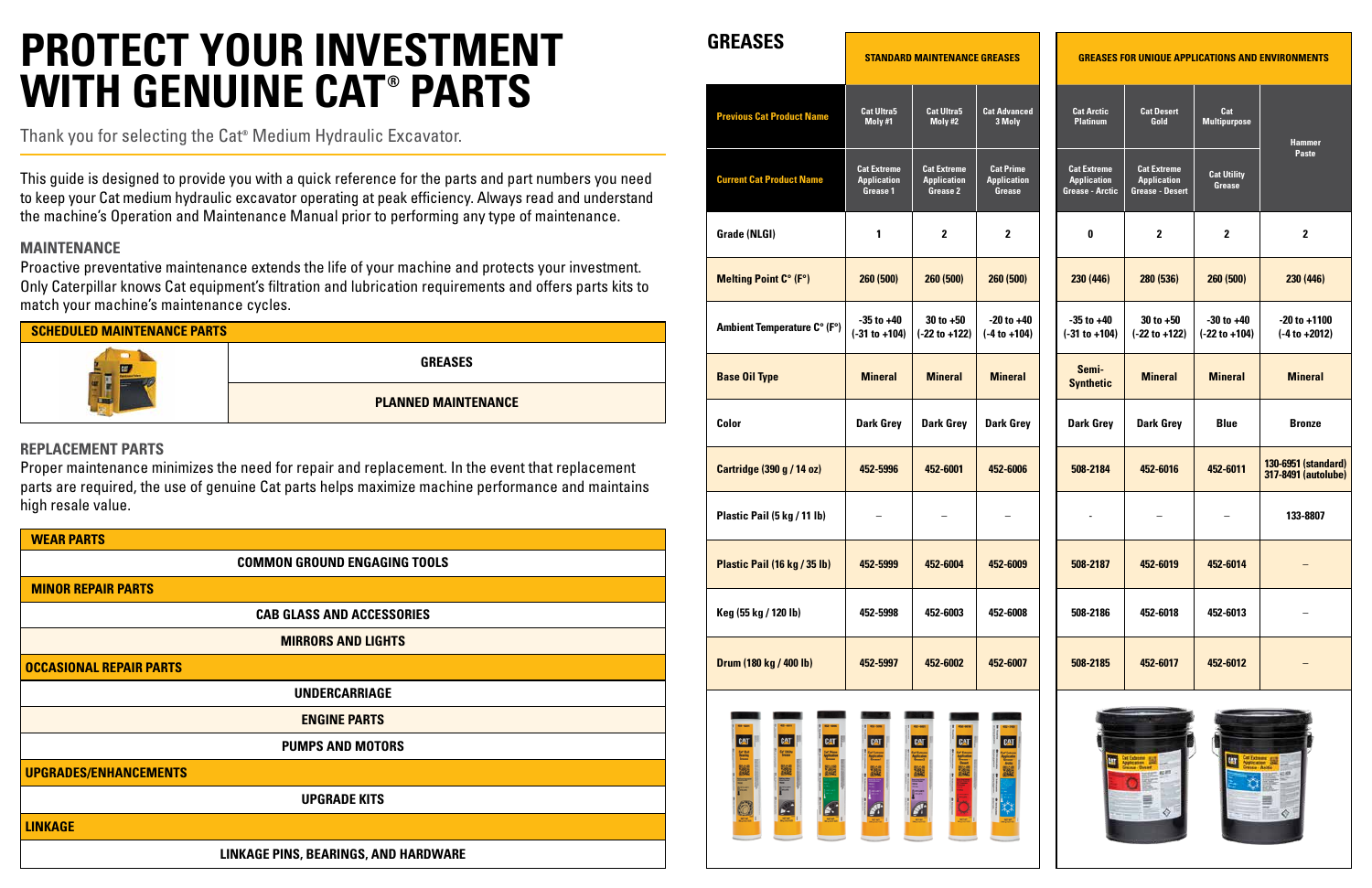| <b>EXCAVATOR</b> |                             | <b>Every 500 Hours</b> |                                             |                         |                          |  |  |
|------------------|-----------------------------|------------------------|---------------------------------------------|-------------------------|--------------------------|--|--|
|                  |                             |                        | <b>Engine Oil/Filter Change</b>             | <b>Fuel Filter</b>      |                          |  |  |
| Sales Model      | <b>Serial Number Prefix</b> | <b>Filter Element</b>  | Oil Qty - Liter (Gallon)<br><b>DEO-ULS™</b> | <b>Primary Element*</b> | <b>Secondary Element</b> |  |  |
| 320C             | ANB                         | 1R-0739                | 28(7.4)                                     | 117-4089<br>326-1644    | 1R-0751                  |  |  |
|                  | <b>PAB</b>                  |                        |                                             |                         |                          |  |  |
|                  | <b>PAC</b>                  |                        |                                             |                         |                          |  |  |
| 320C L           | EAG                         |                        |                                             |                         |                          |  |  |

| <b>EXCAVATOR</b> |                             | <b>Every 1000 Hours</b>                                            |                                |                            |                      |                                            |  |  |
|------------------|-----------------------------|--------------------------------------------------------------------|--------------------------------|----------------------------|----------------------|--------------------------------------------|--|--|
|                  |                             | <b>Swing Drive</b>                                                 | <b>Hydraulic Filter Change</b> |                            |                      |                                            |  |  |
| Sales Model      | <b>Serial Number Prefix</b> | <b>Swing Drive Oil</b><br><b>Quantity -</b><br>Liter (Gallon) TDTO | <b>Case Drain Filter</b>       | <b>Pilot System Filter</b> | <b>Return Filter</b> | <b>Return Filter</b><br><b>Service Kit</b> |  |  |
| 320C             | ANB                         | 6(1.6)<br>8(2)                                                     | 093-7521                       | 51-8670                    | 179-9806             | 201-9229                                   |  |  |
|                  | <b>PAB</b>                  |                                                                    |                                |                            |                      |                                            |  |  |
|                  | PAC                         |                                                                    |                                |                            |                      |                                            |  |  |
| 320CL            | EAG                         | 6(1.6)                                                             |                                |                            |                      |                                            |  |  |

#### **PREVENTATIVE MAINTENANCE**

\*Choice depends on engine serial number, consult your dealer

| <b>EXCAVATOR</b>   | <b>Every 2000 Hours</b>       |                                                         |  |  |  |  |
|--------------------|-------------------------------|---------------------------------------------------------|--|--|--|--|
|                    | <b>Final Drive Oil Change</b> |                                                         |  |  |  |  |
| <b>Sales Model</b> | <b>Serial Number Prefix</b>   | Final Drive Oil Quantity,<br>Each - Liter (Gallon) TDTO |  |  |  |  |
|                    | ANB                           | 8(2)                                                    |  |  |  |  |
| 320C               | PAB                           |                                                         |  |  |  |  |
|                    | <b>PAC</b>                    | 10(2.6)                                                 |  |  |  |  |
| 320C LC            | EAG                           | 8(2)                                                    |  |  |  |  |



| <b>EXCAVATOR</b> |                                  | <b>As-Needed and High Interval Parts</b>                                                                           |                              |                          |                             |                                              |                                                      |                                                       |                 |  |
|------------------|----------------------------------|--------------------------------------------------------------------------------------------------------------------|------------------------------|--------------------------|-----------------------------|----------------------------------------------|------------------------------------------------------|-------------------------------------------------------|-----------------|--|
|                  |                                  |                                                                                                                    | <b>Cabin Air</b>             |                          | <b>Hydraulic Oil Change</b> | <b>Engine Coolant</b>                        | <b>Engine Crankcase</b>                              |                                                       |                 |  |
|                  | Sales Model Serial Number Prefix | <b>Primary Element</b>                                                                                             | <b>Secondary Element</b>     | <b>Precleaner</b>        | <b>Fresh Air Element</b>    | <b>AC/Recirculating</b><br><b>Air Filter</b> | <b>Hydraulic Oil Quantity -<br/>Liters (gallons)</b> | <b>Cat<sup>®</sup> ELC Coolant</b><br><b>Extender</b> | <b>Breather</b> |  |
|                  | ANB                              | 6I-2501 (without dust valve)<br>131-8822 (with dust valve)<br>134-0685 (ultra high efficiency,<br>with dust valve) | 61-2502 (without dust valve) | 130-3279                 | 293-1183                    | 185-8154                                     | 138 (37)                                             | 119-5152                                              | $51 - 7725$     |  |
| 320C             | PAB                              |                                                                                                                    | 131-8821 (with dust valve)   | 156-6681                 |                             |                                              |                                                      |                                                       |                 |  |
|                  | PAC                              | 131-8822                                                                                                           | 131-8821                     | $\overline{\phantom{0}}$ |                             |                                              |                                                      |                                                       |                 |  |
| 320CL            | EAG                              | 134-0685 (ultra high efficiency)                                                                                   |                              |                          |                             |                                              |                                                      |                                                       |                 |  |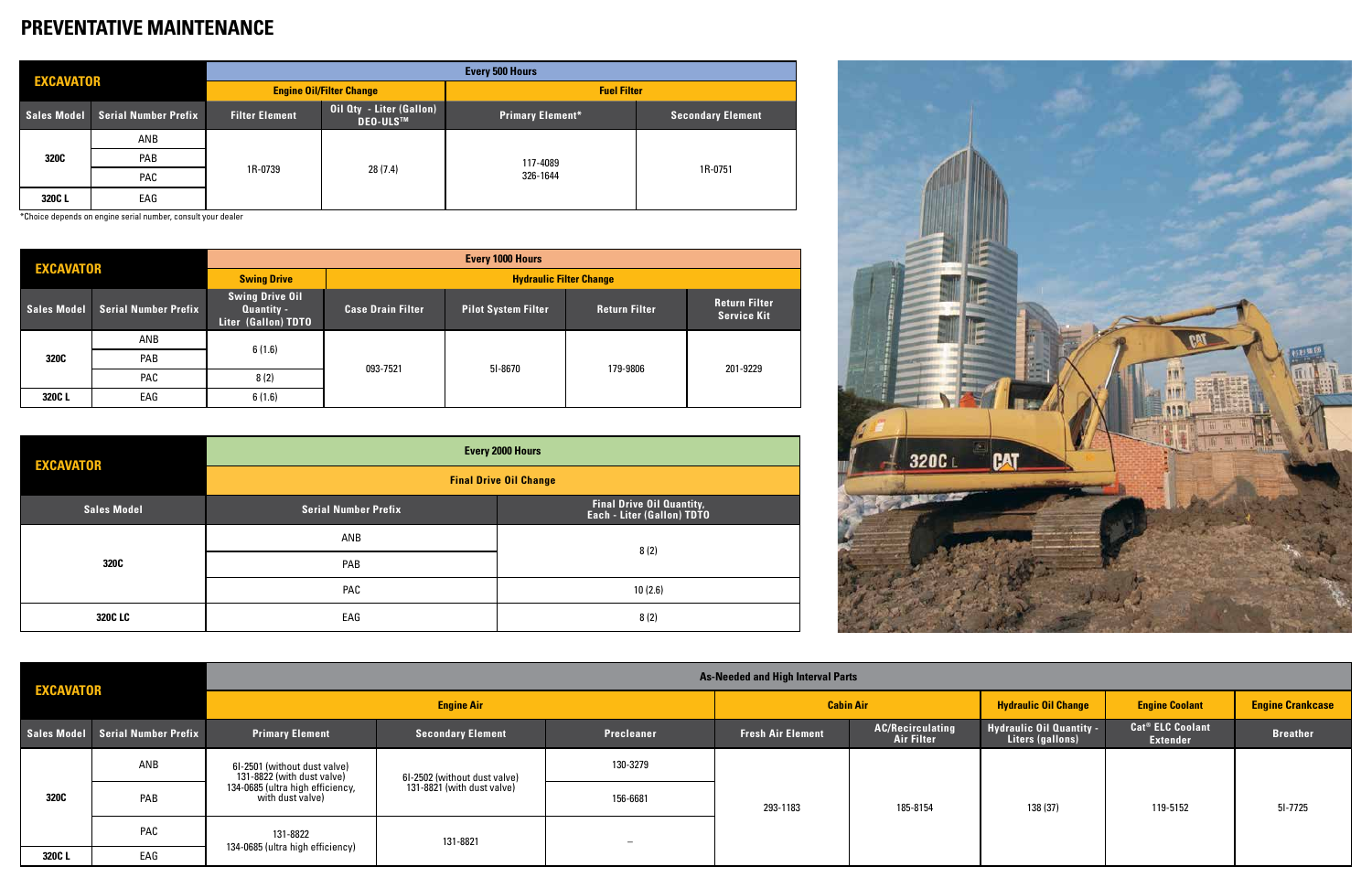|                                       |             | <b>Heavy Duty J Series</b> |            | <b>K Series</b> | <b>CAT<sup>®</sup> Advansys<sup>™</sup></b> |                    |
|---------------------------------------|-------------|----------------------------|------------|-----------------|---------------------------------------------|--------------------|
| <b>Description</b>                    | <b>J300</b> | <b>J350</b>                | <b>K80</b> | <b>K90</b>      | <b>Advansys 80</b>                          | <b>Advansys 90</b> |
| <b>Penetration Plus</b>               | 183-5300    | 168-1359                   | 475-5470   | 475-5482        | 505-4083                                    | 505-4097           |
| <b>General Purpose</b>                | 1U-3302     | 1U-3352                    | 475-5473   | 475-5484        | 505-4086                                    | 505-4096           |
| <b>Heavy Duty</b>                     | -           | $\overline{\phantom{0}}$   |            | -               | 505-3982                                    | 505-3996           |
| <b>Heavy Duty Long Life (ARM)</b>     |             |                            |            |                 | 505-3983                                    | 505-3993           |
| <b>Leveling Edge Conversion (LEC)</b> |             |                            |            |                 | 505-3985                                    | 505-3995           |
| <b>Wide</b>                           | 107-3300    | 107-3350                   | 475-5474   | 475-5485        | 505-4080                                    | 505-4090           |
| <b>Penetration</b>                    | 9J-4309     | 9J-4359                    | 475-5469   | 475-5481        | 505-4081                                    | 505-4091           |
| <b>Penetration Long Life (ARM)</b>    | 125-8309    | 119-9359                   | 475-5478   | 475-5489        | 505-4082                                    | 505-4092           |
| <b>Extra Duty Long Life (ARM)</b>     |             |                            | 475-5477   | 475-5488        |                                             |                    |
| <b>Extra Duty</b>                     |             |                            | 475-5468   | 475-5480        |                                             |                    |
| <b>Spike</b>                          | 168-1300    | 168-1350                   | 475-5471   | 475-5483        | 505-4084                                    | 505-4098           |
| <b>Double Spike</b>                   | 135-9308    | 135-9357                   | 475-5472   | 475-5491        |                                             |                    |
| Pin                                   | 132-4766    | 114-0358                   |            |                 |                                             |                    |
| <b>Retainer</b>                       | 149-5733    | 114-0359                   | 220-9090   | 220-9090        |                                             |                    |



#### **GROUND ENGAGING TOOLS CAB ACCESSORIES**

| <b>Sales Model</b> | <b>Serial Number Prefix</b> | <b>Part Description</b>        | <b>Part Number</b> |
|--------------------|-----------------------------|--------------------------------|--------------------|
| 320C               | ANB, PAB, PAC               |                                |                    |
| 320CL              | EAG                         | <b>Cabin Air Duct</b>          | 167-7058           |
| 320C               | ANB, PAB, PAC               | <b>Front Window Guard</b>      | 164-0534           |
| 320C               | ANB, PAB, PAC               |                                | 153-8761           |
| 320CL              | EAG                         | <b>Hydraulic Pedal Control</b> | 161-3755           |
| 320C               | ANB, PAB, PAC               | Radio                          | 170-6826           |
| 320CL              | EAG                         |                                |                    |
| 320C               | ANB, PAB, PAC               | Rain Visor                     |                    |
| 320CL              | EAG                         |                                | 161-3750           |
| 320C               | ANB, PAB, PAC               | <b>Roof Hatch</b>              | 139-7099           |
| 320CL              | EAG                         |                                |                    |
| 320C               | ANB                         |                                | 122-9625           |
| 320CL              | EAG                         | Seat Belt                      | 201-4436           |
| 320C               | PAC                         | Step                           | 236-6321           |
| 320C               | ANB, PAB, PAC               |                                |                    |
| 320CL              | EAG                         | Sun Visor                      | 161-3751           |
| 320C               | ANB, PAB, PAC               | <b>Swivel Guard</b>            | 134-8850           |
| 320CL              | EAG                         |                                |                    |
| 320C               | PAC                         |                                | 204-3651           |
| 320C               | ANB                         | Vandalism Guard                |                    |
| 320CL              | EAG                         |                                | 207-0159           |
| 320C               | ANB, PAB, PAC               |                                |                    |
| 320CL              | EAG                         | Window (Door)                  | 151-6792           |
| 320C               | ANB, PAB, PAC               |                                |                    |
| 320CL              | EAG                         | Window (Front, Lower)          | 176-1958           |
| 320C               | ANB, PAB, PAC               |                                |                    |
| 320CL              | EAG                         | Window (Front, Upper)          | 207-0144           |
| 320C               | ANB, PAB, PAC               | Window (Side and Rear)         | 176-1965           |
| 320CL              | EAG                         |                                |                    |
| 320C               | ANB, PAB, PAC               | Window Wiper (Lower)           | 161-3748           |
| 320CL              | EAG                         |                                |                    |
| 320C               | ANB, PAB, PAC               | Window Wiper (Upper)           | 171-7408           |
| 320CL              | EAG                         |                                |                    |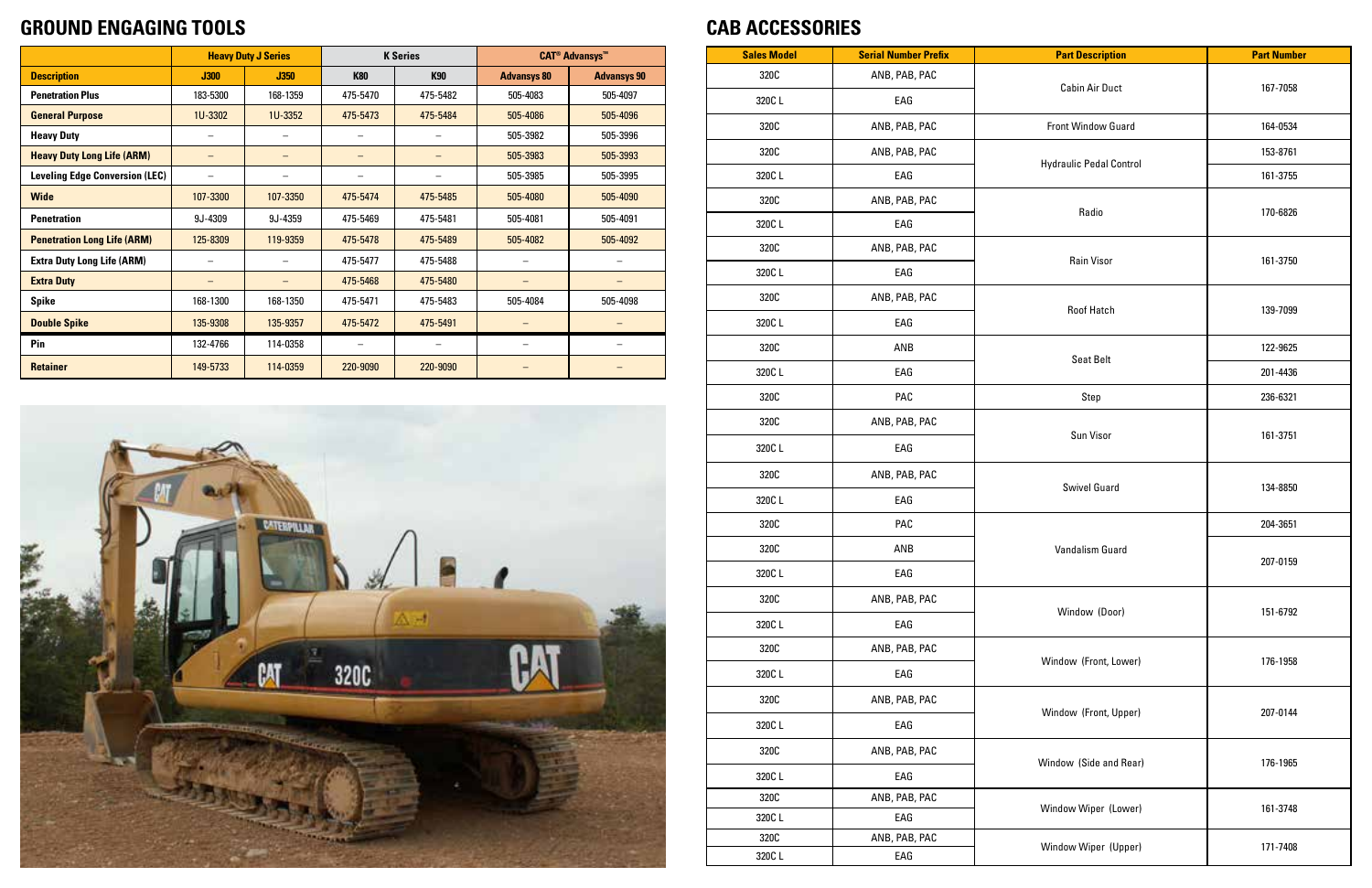#### **MIRRORS**

#### **LIGHTS**

#### **UNDERCARRIAGE**

| <b>Sales Model</b> | <b>Serial Number Prefix</b> | <b>Part Description</b> | <b>Part Number</b> |
|--------------------|-----------------------------|-------------------------|--------------------|
| 320C               | <b>PAB</b>                  |                         | 142-3836           |
|                    | ANB                         | <b>Rear View Mirror</b> |                    |
|                    | PAC.                        |                         | 175-5617           |
| 320CL              | EAG                         |                         | 142-3836           |

| <b>Sales Model</b> | <b>Serial Number Prefix</b> | <b>Part Description</b>           | <b>Part Number</b> |
|--------------------|-----------------------------|-----------------------------------|--------------------|
| 320C               | ANB, PAB, PAC               | Flood Light (Use with Cab Guard)  | 170-9294           |
| 320C               | <b>PAC</b>                  | Flood Light, One Piece Long Boom  | 170-9299           |
| 320C               | ANB, PAB                    |                                   |                    |
| 320CL              | EAG                         | Flood Light, One Piece Short Boom | 116-0157           |
| 320C               | ANB, PAB, PAC               |                                   | 163-6772           |
| 320C L             | EAG                         | Flood Light, Cab                  |                    |
| 320C               | ANB, PAB                    |                                   |                    |
| 320C L             | EAG                         | Flood Light, Long Boom (Right)    | 116-0214           |
| 320C               | ANB, PAB                    | Flood Light, Short Boom (Right)   | 116-0215           |
| 320C               | ANB.PAB. PAC                | <b>Flood Light Kit</b>            | 489-5118           |
| 320C               | <b>PAB</b>                  | <b>Warning Beacon Light</b>       | 258-0741           |

| <b>Sales Model</b> | <b>Serial Number</b><br><b>Prefix</b> | <b>Rollers</b>         | <b>Sprockets</b> | <b>Steel Track Assembly</b>                                   | <b>Steel Track Shoe</b>  |
|--------------------|---------------------------------------|------------------------|------------------|---------------------------------------------------------------|--------------------------|
|                    | ANB                                   |                        |                  |                                                               | 194-1608 (Link Assembly) |
| 320C               | <b>PAB</b>                            | 8E-5600 Track Carrier  | 8E-9805          | 194-1912                                                      | 9W-9351 (Shoe)           |
|                    | PAC                                   | 163-4143 Single Flange |                  | 800mm, Triple Grouser Shoe,<br><b>Grease Lubricated Track</b> | 9W-3619 (Bolt)           |
| 320CL              | EAG                                   |                        |                  |                                                               | 9W-3361 (Nut)            |

#### **ENGINE PARTS**

| <b>Sales</b> | <b>Serial</b>                  |                      | <b>Starter Motor</b> |                 | <b>Battery</b>                                                                                      |                 |                     | <b>Alternator</b> |                 |                                                    | <b>Water Pump</b> |                 |                                  | <b>Fuel Injector Pump</b> |                 | <b>Fuel Priming Pump</b>                              |                 |                                 | <b>Turbocharger</b> |                 |                      | <b>Fuel injector</b> |                 |            | <b>Crankcase Breather</b> |
|--------------|--------------------------------|----------------------|----------------------|-----------------|-----------------------------------------------------------------------------------------------------|-----------------|---------------------|-------------------|-----------------|----------------------------------------------------|-------------------|-----------------|----------------------------------|---------------------------|-----------------|-------------------------------------------------------|-----------------|---------------------------------|---------------------|-----------------|----------------------|----------------------|-----------------|------------|---------------------------|
| <b>Model</b> | <b>Number</b><br><b>Prefix</b> | <b>New</b>           | <b>Reman</b>         | <b>Quantity</b> | <b>New</b>                                                                                          | <b>Quantity</b> | <b>New</b>          | Reman             | <b>Quantity</b> | <b>New</b>                                         | <b>Reman</b>      | <b>Quantity</b> | <b>New</b>                       | Reman                     | <b>Quantity</b> | <b>New</b>                                            | <b>Quantity</b> | <b>New</b>                      | <b>Reman</b>        | <b>Quantity</b> | <b>New</b>           | <b>Reman</b>         | <b>Quantity</b> | <b>New</b> | <b>Quantity</b>           |
|              | ANB                            |                      |                      |                 | 3T-5760<br>570-6509 (General Duty)                                                                  | 2               | 51-8085<br>125-2994 | 10R-2576          |                 | 178-6633<br>578-1835<br>(General Duty)<br>183-8232 |                   |                 | 183-8217<br>201-3758<br>201-3780 | 10R-7651                  |                 | 239-6656                                              |                 | 51-8018                         |                     |                 | 193-2749             |                      |                 |            |                           |
| 320C         | PAB                            |                      |                      |                 |                                                                                                     |                 |                     |                   |                 | 212-8555                                           |                   |                 | 212-8559                         | 10R-7652                  |                 |                                                       |                 | 205-6741<br>279-7860            |                     |                 |                      |                      |                 |            |                           |
|              | PAC                            | 125-2988<br>272-4774 | 10R-7586             |                 | 3T-5760<br>570-6509 (General Duty)<br>9X-3404<br>570-6511 (General Duty)<br>209-2866 (Cold Weather) | $\overline{2}$  | 212-8561            |                   |                 | $\sim$<br>178-6633<br>578-1835                     |                   |                 | 212-8559                         | 10R-7652                  |                 | 255-2969                                              |                 | 51-8018<br>279-7860<br>233-1159 |                     |                 | 212-8470<br>233-1161 |                      |                 | 51-7725    |                           |
| 320CL        | EAG                            |                      |                      |                 | 3T-5760<br>570-6509 (General Duty)                                                                  | ົາ              |                     |                   |                 | (General Duty)                                     |                   |                 | 279-7861                         | 10R-7657                  |                 | 137-5541<br>569-4546<br>(General<br>Duty)<br>239-6656 |                 | 205-6741<br>279-7860            |                     |                 |                      |                      |                 |            |                           |

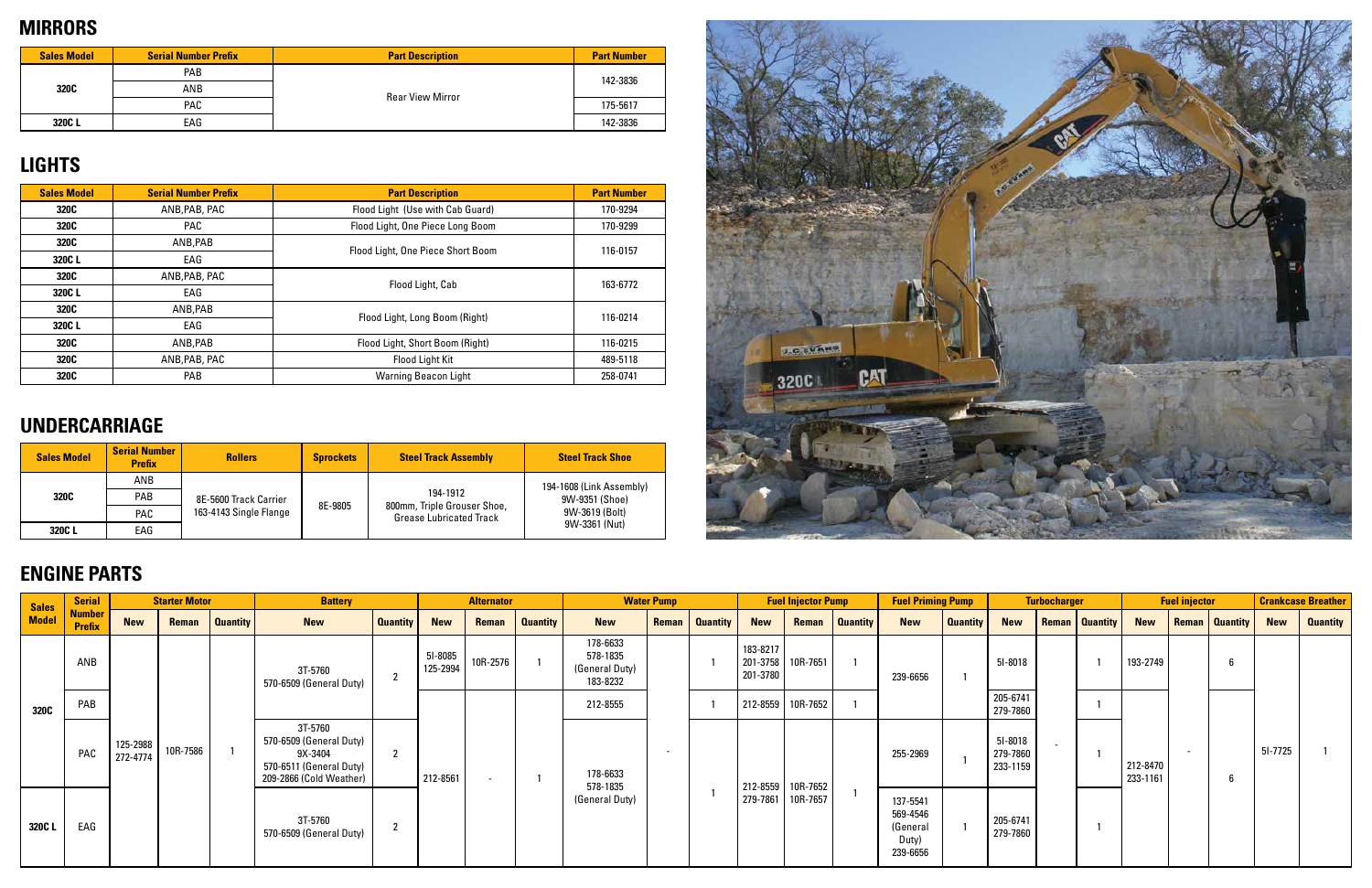#### **PUMPS AND MOTORS UPGRADE KITS**

|                              | <b>Serial</b>                  |                                             | <b>Head Pump</b> |                 | <b>Auxiliary Pump</b> |                          |                              |            | <b>Swing Motor</b> |                 |            | <b>Travel Motor</b> |                 |              |          |                          |   |  |  |  |  |  |  |
|------------------------------|--------------------------------|---------------------------------------------|------------------|-----------------|-----------------------|--------------------------|------------------------------|------------|--------------------|-----------------|------------|---------------------|-----------------|--------------|----------|--------------------------|---|--|--|--|--|--|--|
| <b>Sales</b><br><b>Model</b> | <b>Number</b><br><b>Prefix</b> | <b>New</b>                                  | <b>Reman</b>     | <b>Quantity</b> | <b>New</b>            | <b>Reman</b>             | <b>Quantity</b>              | <b>New</b> | <b>Reman</b>       | <b>Quantity</b> | <b>New</b> | Reman               | <b>Quantity</b> |              |          |                          |   |  |  |  |  |  |  |
| 320C                         | ANB                            | 256-0093<br>(Drive)<br>256-0096<br>(Driven) |                  | $\mathbf{1}$    | 200-3365              | $\overline{\phantom{a}}$ | $\mathbf{1}$                 |            |                    |                 |            |                     |                 |              |          |                          |   |  |  |  |  |  |  |
| 320C                         | PAB                            |                                             |                  |                 |                       |                          |                              | 334-9976   | 20R-1757           | 1               | 593-5126   | 11R-1020            | $\overline{2}$  |              |          |                          |   |  |  |  |  |  |  |
| 320C                         | PAC                            | 204-2683<br>(Drive)<br>204-2684<br>(Driven) |                  |                 |                       |                          |                              |            |                    |                 |            |                     |                 | $\mathbf{1}$ | 204-2747 | $\overline{\phantom{a}}$ | 1 |  |  |  |  |  |  |
| 320CL                        | EAG                            |                                             |                  |                 |                       |                          | $\qquad \qquad \blacksquare$ |            |                    |                 |            |                     |                 |              |          |                          |   |  |  |  |  |  |  |

These kits update your machine by adding a new feature. Contact your local Cat Dealer for details.

| <b>Sales Model</b> | <b>Serial Number Prefix</b> | <b>Category</b>                     | <b>Part Description</b>   | <b>Part Number</b> |
|--------------------|-----------------------------|-------------------------------------|---------------------------|--------------------|
| 320C               | <b>PAB</b>                  | <b>Performance and Productivity</b> | <b>Engine Pre-Cleaner</b> | 153-1276           |



#### **LINKAGE PINS**



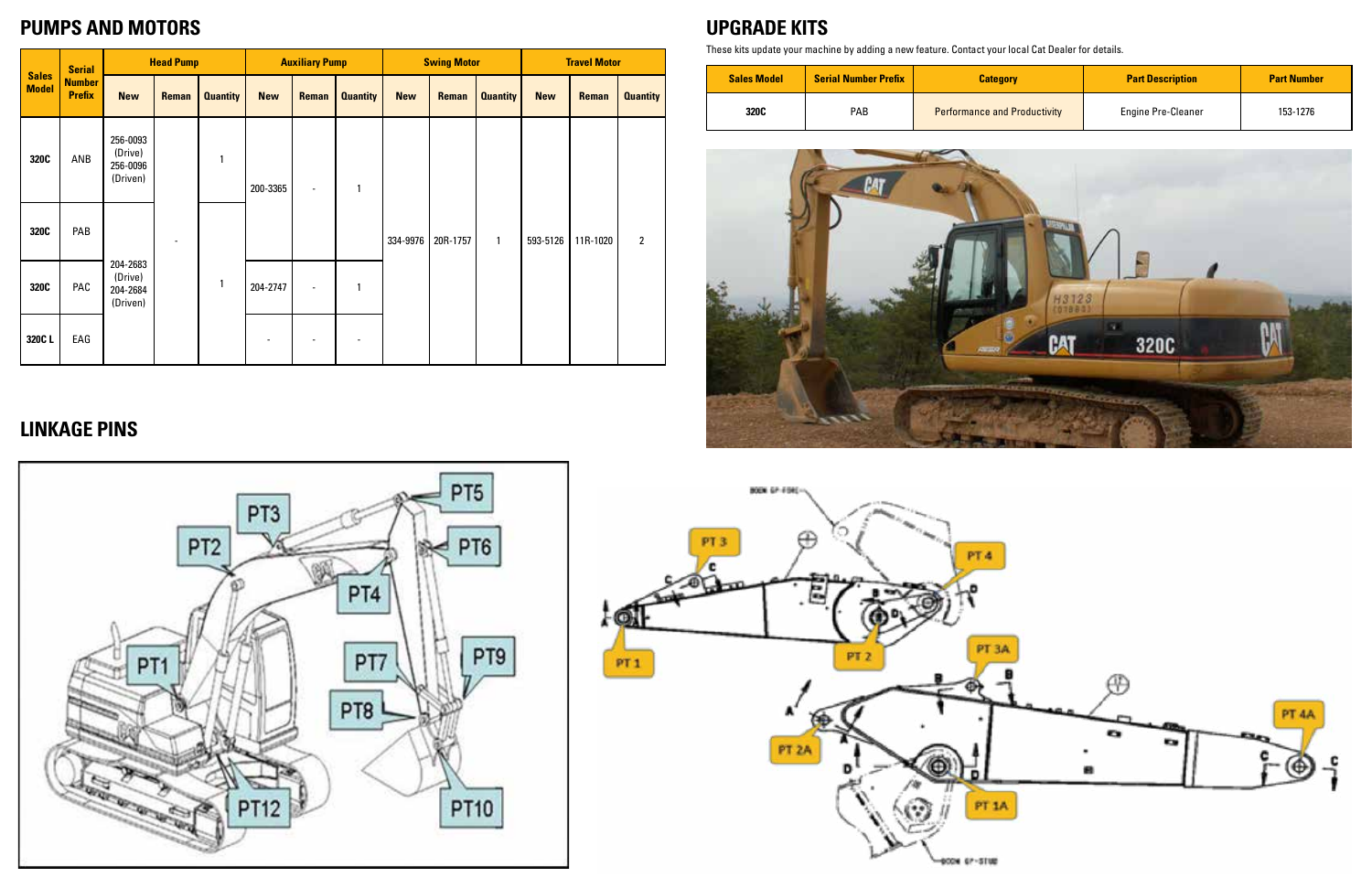#### **LINKAGE PINS**

| <b>Sales</b><br><b>Model</b> | <b>Serial</b>                  |                          | <b>Configuration</b>       |                                | <b>PT1</b>       | PT <sub>2</sub>                        | PT3                                      | <b>PT4</b>                                | PT <sub>5</sub>                         | <b>PT6</b>                                | <b>PT7</b>                            | PT <sub>8</sub>   | PT9                                      | <b>PT10</b>                            | <b>PT12</b>                   |
|------------------------------|--------------------------------|--------------------------|----------------------------|--------------------------------|------------------|----------------------------------------|------------------------------------------|-------------------------------------------|-----------------------------------------|-------------------------------------------|---------------------------------------|-------------------|------------------------------------------|----------------------------------------|-------------------------------|
|                              | <b>Number</b><br><b>Prefix</b> | <b>Linkage Type</b>      | <b>Boom</b><br><b>Type</b> | <b>Stick Type</b>              | <b>Boom Foot</b> | <b>Boom Cylinder</b><br><b>Rod End</b> | <b>Stick Cylinder</b><br><b>Head End</b> | <b>Boom Nose or</b><br><b>Stick Pivot</b> | <b>Stick Cylinder</b><br><b>Rod End</b> | <b>Bucket Cylinder</b><br><b>Head End</b> | <b>Idler Link</b><br><b>Stick End</b> | <b>Stick Nose</b> | <b>Bucket Cylinder</b><br><b>Rod End</b> | <b>Power Link</b><br><b>Bucket End</b> | <b>Boom Cylinder Head End</b> |
|                              |                                | Long Reach               | Long<br>Reach              | Long Reach                     | 250-2398<br>Pin  | 437-3391 Pin                           | 41-4618<br>Pin                           | 250-2402<br>Pin                           | 41-4618<br>Pin                          | 7Y-6627<br>Pin                            | 71-6843 Pin                           | 086-0523 Pin      | 248-7820 Pin                             | 086-0523 Pin                           | 154-0480 Pin<br>(Quantity 2)  |
| 320C                         | ANB                            | C Family                 | Short                      | Short                          | 250-2398<br>Pin  | 437-3391 Pin                           | 41-4809<br>Pin                           | 250-2402<br>Pin                           | 41-4809<br>Pin                          | 41-4811<br>Pin                            | 186-5662 Pin                          | 7Y-2357 Pin       | 186-5652 Pin                             | 7Y-2357 Pin                            | 154-0480 Pin<br>(Quantity 2)  |
|                              |                                | <b>B</b> Family          | Short                      | Reach-B Family                 | 250-2398<br>Pin  | 437-3391 Pin                           | 41-4809<br>Pin                           | 250-2402<br>Pin                           | 41-4809<br>Pin                          | 41-4811<br>Pin                            | 087-5806 Pin                          | 087-5805 Pin      | 087-5845 Pin                             | 087-5805 Pin                           | 154-0480 Pin<br>(Quantity 2)  |
|                              |                                | 19mm Thick Idler<br>Link | Short                      | Long Reach                     | 250-2398<br>Pin  | 437-3391 Pin                           | 41-4809<br>Pin                           | 250-2402<br>Pin                           | 41-4618<br>Pin                          | 7Y-6627<br>Pin                            | 71-6843 Pin                           | 086-0523 Pin      | 71-6843 Pin                              | 086-0523 Pin                           | 154-0480 Pin<br>(Quantity 2)  |
|                              | PAB                            | 19mm Thick Idler<br>Link | Long<br>Reach              | <b>B Family, Coupler-Reach</b> | 250-2398<br>Pin  | 437-3391 Pin                           | 41-4618<br>Pin                           | 250-2402<br>Pin                           | 41-4809<br>Pin                          | 41-4811<br>Pin                            | 71-6843 Pin                           | 086-0523 Pin      | 71-6843 Pin                              | 086-0523 Pin                           | 154-0480 Pin<br>(Quantity 2)  |
| 320C                         |                                | Long Reach               | Long<br>Reach              | Reach, C Family                | 250-2398<br>Pin  | 41-0465 Pin                            | 41-4618<br>Pin                           | 250-2402<br>Pin                           | 41-4809<br>Pin                          | 41-4814<br>Pin                            | 71-6843 Pin                           | 086-0523 Pin      | 248-7820 Pin                             | 086-0523 Pin                           | 154-0480 Pin<br>(Quantity 2)  |
|                              |                                | C Family                 | Long<br>Reach              | Long Reach                     | 250-2398<br>Pin  | 437-3391 Pin                           | 41-4618<br>Pin                           | 250-2402<br>Pin                           | 41-4809<br>Pin                          | 41-4811<br>Pin                            | 186-5662 Pin                          | 7Y-2357 Pin       | 186-5652 Pin                             | 7Y-2357 Pin                            | 154-0480 Pin<br>(Quantity 2)  |
|                              |                                | <b>B</b> Family          | Long<br>Reach              | C Family, Coupler-Mass         | 250-2398<br>Pin  | 437-3391 Pin                           | 41-4618<br>Pin                           | 250-2402<br>Pin                           | 41-4809<br>Pin                          | 41-4811<br>Pin                            | 087-5806 Pin                          | 087-5805 Pin      | 087-5845 Pin                             | 087-5805 Pin                           | 154-0480 Pin<br>(Quantity 2)  |
|                              |                                | Coupler                  | Long<br>Reach              | Mass, C Family                 | 250-2398<br>Pin  | 41-0465 Pin                            | 41-4618<br>Pin                           | 41-4813<br>Pin                            | 41-4809<br>Pin                          | 41-4811<br>Pin                            | 087-5806 Pin                          | 087-5805 Pin      | 087-5845 Pin                             | 087-5805 Pin                           | 154-0480 Pin<br>(Quantity 2)  |
|                              | PAC                            | <b>B</b> Family          | Long                       | Reach-B Family                 | 250-2398<br>Pin  | 437-3391 Pin                           | 41-4809<br>Pin                           | 250-2402<br>Pin                           | 41-4809<br>Pin                          | 41-4811<br>Pin                            | 087-5806 Pin                          | 087-5805 Pin      | 087-5845 Pin                             | 087-5805 Pin                           | 154-0480 Pin<br>(Quantity 2)  |
| 320C                         |                                | Coupler                  | Reach                      | Coupler-Reach                  | 250-2398<br>Pin  | 437-3391 Pin                           | 41-4809<br>Pin                           | 250-2402<br>Pin                           | 41-4809<br>Pin                          | 41-4811<br>Pin                            | 087-5806 Pin                          | 087-5805 Pin      | 087-5845 Pin                             | 087-5805 Pin                           | 154-0480 Pin<br>(Quantity 2)  |
| 320CL                        | EAG                            | <b>B</b> Family          | Long<br>Reach              | Reach                          | 250-2398<br>Pin  | 437-3391 Pin                           | 41-4809<br>Pin                           | 250-2402<br>Pin                           | 41-4809<br>Pin                          | 41-4811<br>Pin                            | 187-5806 Pin                          | 187-5805 Pin      | 187-5845 Pin                             | 187-5805 Pin                           | 154-0480 Pin<br>(Quantity 2)  |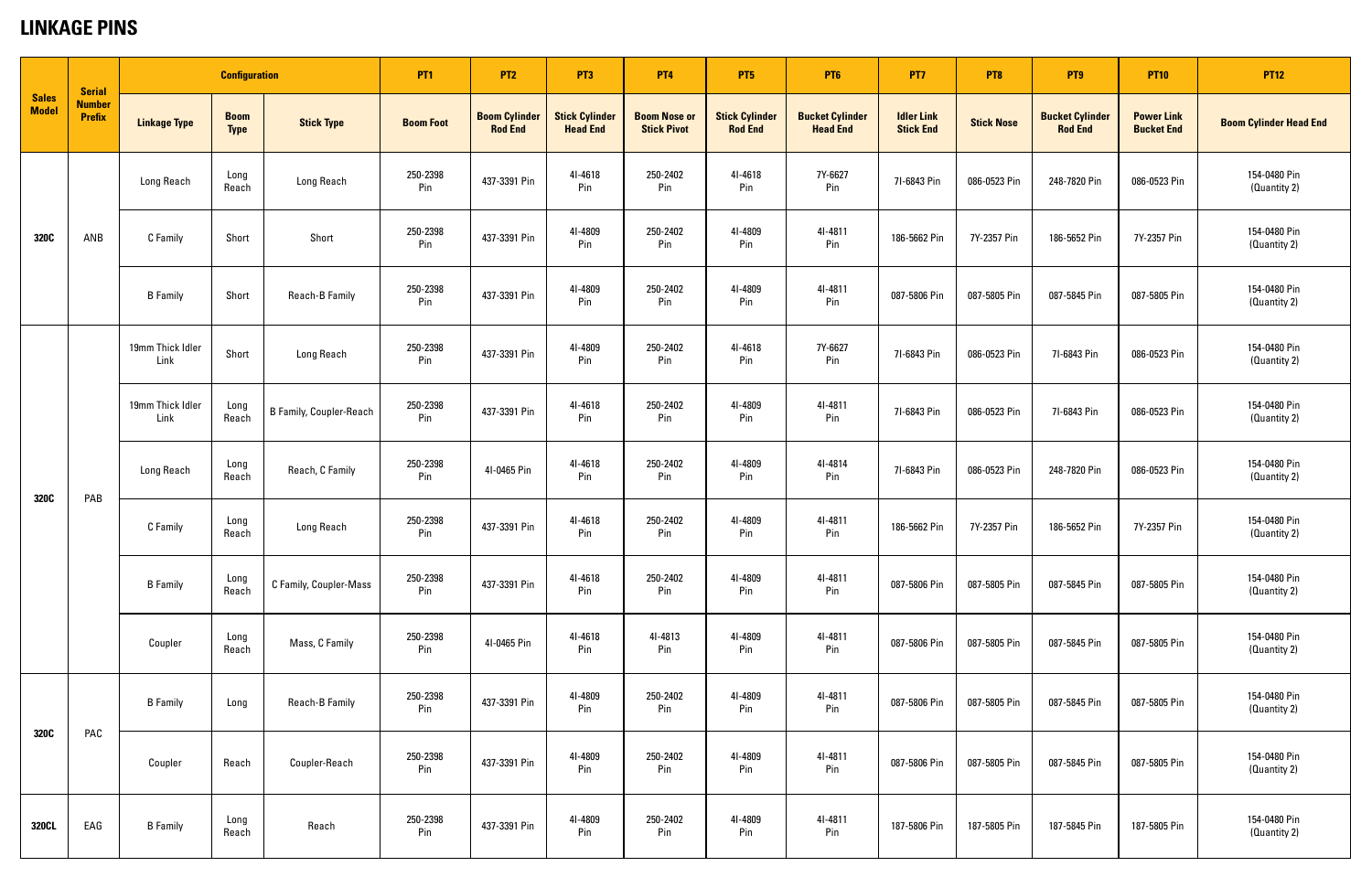#### **BEARINGS AND BUSHINGS**

| <b>Sales</b><br><b>Model</b> |                                                 |                          | <b>Configuration</b>       |                            | <b>PT1</b>                       | PT <sub>2</sub>                        | PT <sub>3</sub>                                    | <b>PT4</b>                                | PT <sub>5</sub>                                   | P <sub>T6</sub>                                     | PT <sub>7</sub>                       | PT <sub>8</sub>                            | PT <sub>9</sub>                                   | <b>PT10</b>                      | <b>PT12</b>                             |
|------------------------------|-------------------------------------------------|--------------------------|----------------------------|----------------------------|----------------------------------|----------------------------------------|----------------------------------------------------|-------------------------------------------|---------------------------------------------------|-----------------------------------------------------|---------------------------------------|--------------------------------------------|---------------------------------------------------|----------------------------------|-----------------------------------------|
|                              | <b>Serial</b><br><b>Number</b><br><b>Prefix</b> | <b>Linkage Type</b>      | <b>Boom</b><br><b>Type</b> | <b>Stick Type</b>          | <b>Boom Foot</b>                 | <b>Boom Cylinder</b><br><b>Rod End</b> | <b>Stick</b><br><b>Cylinder</b><br><b>Head End</b> | <b>Boom Nose or</b><br><b>Stick Pivot</b> | <b>Stick</b><br><b>Cylinder</b><br><b>Rod End</b> | <b>Bucket</b><br><b>Cylinder</b><br><b>Head End</b> | <b>Idler Link</b><br><b>Stick End</b> | <b>Stick Nose</b>                          | <b>Bucket Cylinder Rod End</b>                    | <b>Power Link Bucket End</b>     | <b>Boom Cylinder</b><br><b>Head End</b> |
|                              |                                                 | Long Reach               | Long<br>Reach              | Long Reach                 | 227-6789 Bushing<br>(Quantity 2) | 236-6268 Bushing<br>(Quantity 2)       | 236-6273<br><b>Bushing</b>                         | 244-4277 Bushing<br>(Quantity 2)          | 236-6273<br><b>Bushing</b>                        | 229-1009<br><b>Bushing</b>                          | 229-1095 Bushing<br>(Quantity 2)      | 229-1091<br><b>Bushing</b><br>(Quantity 2) | 248-7835 Bushing (Quantity 2)<br>248-7857 Bushing | 229-1092 Bushing<br>(Quantity 2) | 236-6271 Bushing<br>(Quantity 2)        |
| 320C                         | ANB                                             | C Family                 | Short                      | Short                      | 244-4277 Bushing<br>(Quantity 2) | 236-6268 Bushing<br>(Quantity 2)       | 236-6269<br><b>Bushing</b>                         | 244-4277 Bushing<br>(Quantity 2)          | 236-6269<br><b>Bushing</b>                        | 236-6270<br><b>Bushing</b>                          | 229-1096 Bushing<br>(Quantity 2)      | 240-2915<br><b>Bushing</b><br>(Quantity 2) | 240-2915 Bushing (Quantity 3)                     | 240-2912 Bushing<br>(Quantity 2) | 236-6271 Bushing<br>(Quantity 2)        |
|                              |                                                 | <b>B</b> Family          | Short                      | Reach-B Family             | 244-4277 Bushing<br>(Quantity 2) | 236-6268 Bushing<br>(Quantity 2)       | 236-6269<br><b>Bushing</b>                         | 244-4277 Bushing<br>(Quantity 2)          | 236-6269<br><b>Bushing</b>                        | 236-6270<br><b>Bushing</b>                          | 229-1096 Bushing<br>(Quantity 2)      | 240-2913<br><b>Bushing</b><br>(Quantity 2) | 244-4360 Bushing (Quantity 2)<br>240-2913 Bearing | 240-2912 Bushing<br>(Quantity 2) | 236-6271 Bushing<br>(Quantity 2)        |
|                              |                                                 | 19mm Thick Idler<br>Link | Short                      | Long Reach                 | 163-3744 Bushing<br>(Quantity 2) | 163-3746 Bushing<br>(Quantity 2)       | 163-3747<br><b>Bushing</b>                         | 244-4277 Bushing<br>(Quantity 2)          | 163-3747<br><b>Bushing</b>                        | 6E-3535<br><b>Bushing</b>                           | 229-1095 Bushing<br>(Quantity 2)      | 229-1091<br><b>Bushing</b><br>(Quantity 2) | 099-0718 Bushing (Quantity 2)<br>6E-3535 Bushing  | 099-0721 Bushing<br>(Quantity 2) | 163-3753 Bushing<br>(Quantity 2)        |
|                              | PAB                                             | 19mm Thick Idler<br>Link | Long<br>Reach              | B Family,<br>Coupler-Reach | 227-6789 Bushing<br>(Quantity 2) | 163-3746 Bushing<br>(Quantity 2)       | 236-6273<br><b>Bushing</b>                         | 227-6789 Bushing<br>(Quantity 2)          | 236-6273<br><b>Bushing</b>                        | 236-6270<br><b>Bushing</b>                          | 229-1095 Bushing<br>(Quantity 2)      | 229-1091<br><b>Bushing</b><br>(Quantity 2) | 229-1095 Bushing (Quantity 2)<br>6E-3535 Bushing  | 229-1092 Bushing<br>(Quantity 2) | 163-3753 Bushing<br>(Quantity 2)        |
| 320C                         |                                                 | Long Reach               | Long<br>Reach              | Reach, C Family            | 128-9882 Bushing<br>(Quantity 2) | 163-3746 Bushing<br>(Quantity 2)       | 236-6269<br><b>Bushing</b>                         | 7Y-3553 Bushing<br>(Quantity 2)           | 236-6269<br><b>Bushing</b>                        | 236-6270<br><b>Bushing</b>                          | 099-0718 Bushing<br>(Quantity 2)      | 137-3060<br><b>Bushing</b><br>(Quantity 2) | 248-7835 Bushing (Quantity 2)<br>248-7857 Bushing | 229-1092 Bushing<br>(Quantity 2) | 163-3753 Bushing<br>(Quantity 2)        |
|                              |                                                 | C Family                 | Long<br>Reach              | Long Reach                 | 227-6789 Bushing<br>(Quantity 2) | 163-3746 Bushing<br>(Quantity 2)       | 236-6273<br><b>Bushing</b>                         | 163-3744 Bushing<br>(Quantity 2)          | 236-6273<br><b>Bushing</b>                        | 236-6270<br><b>Bushing</b>                          | 163-3749 Bushing<br>(Quantity 2)      | 137-2820<br><b>Bushing</b><br>(Quantity 2) | 240-2915 Bushing (Quantity 3)                     | 240-2912 Bushing<br>(Quantity 2) | 163-3753 Bushing<br>(Quantity 2)        |
|                              |                                                 | <b>B</b> Family          | Long<br>Reach              | C Family, Coupler-Mass     | 227-6789 Bushing<br>(Quantity 2) | 163-3746 Bushing<br>(Quantity 2)       | 236-6273<br><b>Bushing</b>                         | 227-6789 Bushing<br>(Quantity 2)          | 236-6269<br><b>Bushing</b>                        | 163-3748<br><b>Bushing</b>                          | 229-1096 Bushing<br>(Quantity 2)      | 240-2915<br><b>Bushing</b><br>(Quantity 2) | 163-3751 Bushing<br>240-2913 Bushing (Quantity 2) | 240-2912 Bushing<br>(Quantity 2) | 163-3753 Bushing<br>(Quantity 2)        |
|                              |                                                 | Coupler                  | Long<br>Reach              | Mass, C Family             | 227-6789 Bushing<br>(Quantity 2) | 163-3746 Bushing<br>(Quantity 2)       | 236-6269<br><b>Bushing</b>                         | 163-3744 Bushing<br>(Quantity 2)          | 236-6269<br><b>Bushing</b>                        | 236-6270<br><b>Bushing</b>                          | 163-3749 Bushing<br>(Quantity 2)      | 137-2919<br><b>Bushing</b><br>(Quantity 2) | 137-2919 Bushing (Quantity 2)<br>240-2914 Bushing | 143-3841 Bushing<br>(Quantity 2) | 163-3753 Bushing<br>(Quantity 2)        |
| 320C                         | PAC                                             | <b>B</b> Family          | Long                       | Reach-B Family             | 227-6789 Bushing<br>(Quantity 2) | 236-6268 Bushing<br>(Quantity 2)       | 236-6269<br><b>Bushing</b>                         | 244-4277 Bushing<br>(Quantity 2)          | 236-6269<br><b>Bushing</b>                        | 236-6270<br><b>Bushing</b>                          | 229-1096 Bushing<br>(Quantity 2)      | 240-2913<br><b>Bushing</b><br>(Quantity 2) | 244-4360 Bushing (Quantity 2)<br>240-2914 Bearing | 240-2912 Bushing<br>(Quantity 2) | 236-6271 Bushing<br>(Quantity 2)        |
|                              |                                                 | Coupler                  | Reach                      | Coupler-Reach              | 227-6789 Bushing<br>(Quantity 2) | 236-6268 Bushing<br>(Quantity 2)       | 236-6269<br><b>Bushing</b>                         | 244-4277 Bushing<br>(Quantity 2)          | 236-6269<br><b>Bushing</b>                        | 236-6270<br><b>Bushing</b>                          | 229-1096 Bushing<br>(Quantity 2)      | 240-2913<br><b>Bushing</b><br>(Quantity 2) | 244-4360 Bushing (Quantity 2)<br>240-2914 Bearing | 240-2912 Bushing<br>(Quantity 2) | 236-6271 Bushing<br>(Quantity 2)        |
| 320CL                        | EAG                                             | <b>B</b> Family          | Long<br>Reach              | Reach                      | 163-3744 Bearing<br>(Quantity 2) | 163-3746 Bearing<br>(Quantity 2)       | 163-3747<br><b>Bearing</b>                         | 163-3744 Bearing<br>(Quantity 2)          | 163-3747<br><b>Bearing</b>                        | 163-3748<br>Bearing                                 | 229-1096 Bushing<br>(Quantity 2)      | 240-2913<br><b>Bearing</b><br>(Quantity 2) | 244-4360 Bearing (Quantity 2)<br>163-3751 Bearing | 240-2912 Bearing<br>(Quantity 2) | 163-3753 Bearing<br>(Quantity 2)        |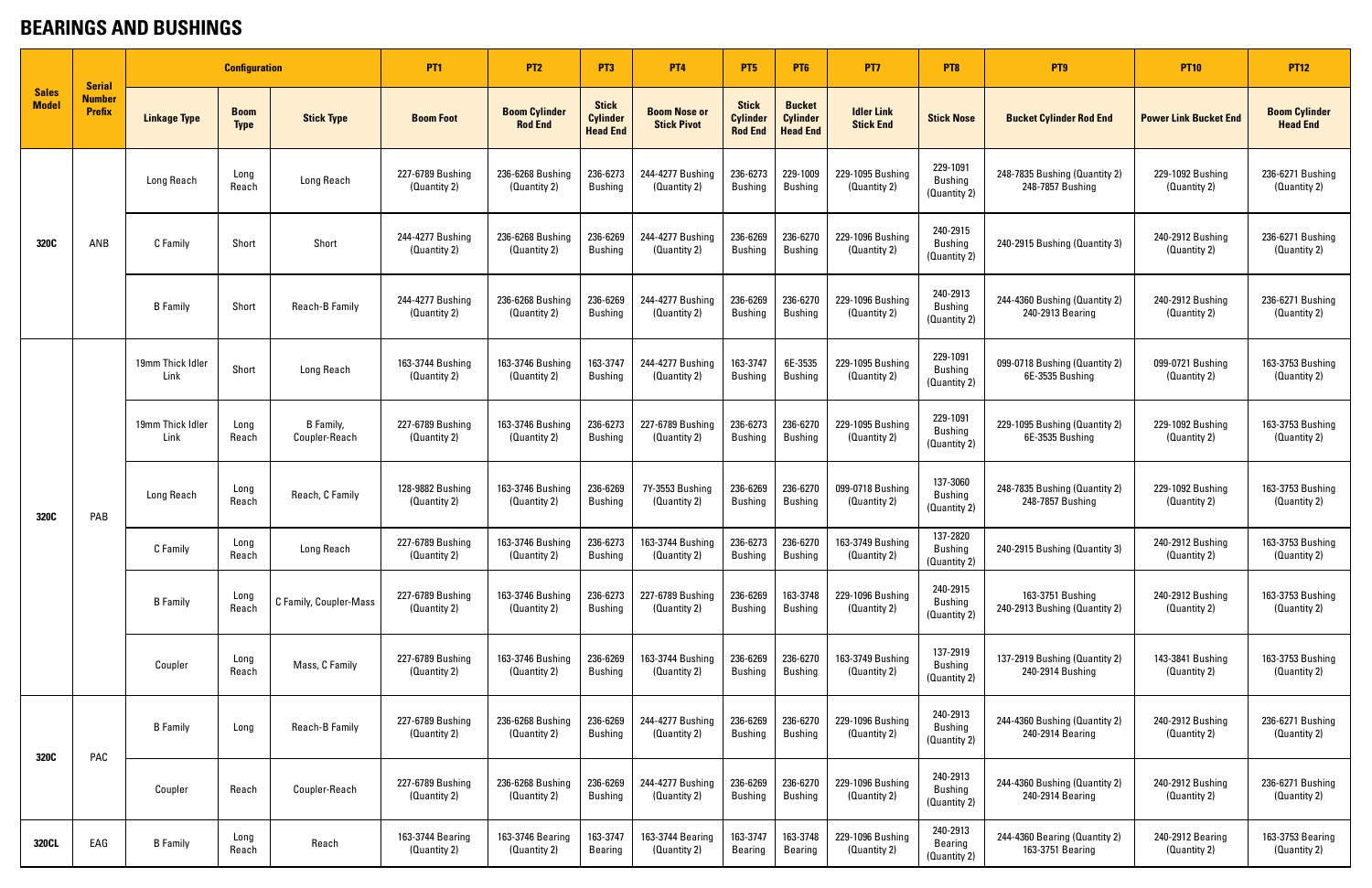#### **SEALS**

| <b>Sales</b> | <b>Serial</b>                  |                                 | <b>Configuration</b>       |                                | <b>PT1</b>                    | PT <sub>2</sub>                                  | PT <sub>3</sub>                                    | <b>PT4</b>                         | PT <sub>5</sub>                                   | <b>PT6</b>                                          | PT7                                                                  | PT <sub>8</sub>                                                                              | PT <sub>9</sub>                                                | <b>PT10</b>                                                         | <b>PT12</b>                             |
|--------------|--------------------------------|---------------------------------|----------------------------|--------------------------------|-------------------------------|--------------------------------------------------|----------------------------------------------------|------------------------------------|---------------------------------------------------|-----------------------------------------------------|----------------------------------------------------------------------|----------------------------------------------------------------------------------------------|----------------------------------------------------------------|---------------------------------------------------------------------|-----------------------------------------|
| <b>Model</b> | <b>Number</b><br><b>Prefix</b> | <b>Linkage Type</b>             | <b>Boom</b><br><b>Type</b> | <b>Stick Type</b>              | <b>Boom Foot</b>              | <b>Boom</b><br><b>Cylinder</b><br><b>Rod End</b> | <b>Stick</b><br><b>Cylinder</b><br><b>Head End</b> | <b>Boom Nose</b><br>or Stick Pivot | <b>Stick</b><br><b>Cylinder</b><br><b>Rod End</b> | <b>Bucket</b><br><b>Cylinder</b><br><b>Head End</b> | <b>Idler Link Stick End</b>                                          | <b>Stick Nose</b>                                                                            | <b>Bucket Cylinder</b><br><b>Rod End</b>                       | <b>Power Link Bucket End</b>                                        | <b>Boom Cylinder</b><br><b>Head End</b> |
|              |                                | <b>Long Reach</b>               | Long<br>Reach              | Long Reach                     | 166-1495 Seal<br>(Quantity 2) | 166-1494 Seal<br>(Quantity 4)                    | 096-0854 Seal<br>(Quantity 2)                      | 166-1495 Seal<br>(Quantity 2)      | 096-0854 Seal<br>(Quantity 2)                     | 093-1433 Seal<br>(Quantity 2)                       | 093-1433 Seal (Quantity 2)<br>3B-8489 Grease Fitting                 | 096-0131 Seal (Quantity 2)<br>367-8465 O-Ring (Quantity 2)                                   | 235-7679 Seal<br>(Quantity 6)                                  | 248-7836 Seal (Quantity 2)<br>367-8465 Seal- 0-Ring<br>(Quantity 2) | 177-2573 Seal<br>(Quantity 4)           |
| 320C         | ANB                            | C Family                        | Short                      | Short                          | 166-1495 Seal<br>(Quantity 2) | 166-1494 Seal<br>(Quantity 4)                    | 177-2573 Seal<br>(Quantity 2)                      | 166-1495 Seal<br>(Quantity 2)      | 177-2573 Seal<br>(Quantity 2)                     | 093-1434 Seal<br>(Quantity 2)                       | 093-1434 Seal (Quantity 2)<br>3B-8489 Grease Fitting                 | 096-0854 Seal (Quantity 2)<br>367-8467 O-Ring (Quantity 2)                                   | 096-0854 Seal<br>(Quantity 6)                                  | 166-1494 Seal (Quantity 2)<br>367-8467 O-Ring (Quantity 2)          | 177-2573 Seal<br>(Quantity 4)           |
|              |                                | <b>B</b> Family                 | Short                      | Reach-B Family                 | 166-1495 Seal<br>(Quantity 2) | 166-1494 Seal<br>(Quantity 4)                    | 177-2573 Seal<br>(Quantity 2)                      | 166-1495 Seal<br>(Quantity 2)      | 177-2573 Seal<br>(Quantity 2)                     | 150-5849 Seal<br>(Quantity 2)                       | 093-1434 Seal (Quantity 2)<br>3B-8489 Grease Fitting                 | 096-0854 Seal (Quantity 2)<br>367-8467 O-Ring (Quantity 2)                                   | 096-0854 Seal<br>(Quantity 4)<br>177-2573 Seal<br>(Quantity 2) | 096-0854 Seal (Quantity 2)                                          | 177-2573 Seal<br>(Quantity 4)           |
|              |                                | 19mm Thick<br>Idler Link        | Short                      | Long Reach                     | 166-1495 Seal<br>(Quantity 2) | 166-1494 Seal<br>(Quantity 4)                    | 177-2573 Seal<br>(Quantity 2)                      | 166-1495 Seal<br>(Quantity 2)      | 177-2573 Seal<br>(Quantity 2)                     | 093-1433 Seal<br>(Quantity 2)                       | 093-1433 Seal (Quantity 2)<br>3B-8489 Grease Fitting<br>(Quantity 2) | 093-1433 Seal (Quantity 2)<br>093-1342 Seal- 0-Ring<br>(Quantity 2)                          | 093-1433 Seal<br>(Quantity 6)                                  | 248-7836 Seal (Quantity 2)<br>093-1342 Seal- 0-Ring<br>(Quantity 2) | 177-2573 Seal<br>(Quantity 4)           |
|              |                                | 19mm Thick<br><b>Idler Link</b> | Long<br>Reach              | <b>B Family, Coupler-Reach</b> | 166-1495 Seal<br>(Quantity 2) | 166-1494 Seal<br>(Quantity 4)                    | 096-0854 Seal<br>(Quantity 2)                      | 166-1495 Seal<br>(Quantity 2)      | 096-0854 Seal<br>(Quantity 2)                     | 093-1434 Seal<br>(Quantity 2)                       | 093-1433 Seal (Quantity 2)<br>3B-8489 Grease Fitting<br>(Quantity 2) | 093-1433 Seal (Quantity 2)<br>093-1342 Seal- 0-Ring<br>(Quantity 2)                          | 093-1433 Seal<br>(Quantity 6)                                  | 248-7836 Seal (Quantity 2)<br>093-1342 Seal- 0-Ring<br>(Quantity 2) | 177-2573 Seal<br>(Quantity 4)           |
|              |                                | Long Reach                      | Long<br>Reach              | Reach, C Family                | 166-1495 Seal<br>(Quantity 2) | 166-1494 Seal<br>(Quantity 4)                    | 177-2573 Seal<br>(Quantity 2)                      | 166-1495 Seal<br>(Quantity 2)      | 177-2573 Seal<br>(Quantity 2)                     | 150-5849 Seal<br>(Quantity 2)                       | 093-1433 Seal (Quantity 2)<br>3B-8489 Grease Fitting                 | 096-0131 Seal (Quantity 2)<br>367-8465 O-Ring (Quantity 2)                                   | 235-7679 Seal<br>(Quantity 4)<br>177-2573 Seal<br>(Quantity 2) | 248-7836 Seal (Quantity 2)<br>367-8465 Seal- 0-Ring<br>(Quantity 2) | 177-2573 Seal<br>(Quantity 4)           |
| 320C         | PAB                            | Long<br>C Family<br>Reach       |                            | Long Reach                     | 166-1495 Seal<br>(Quantity 2) | 166-1494 Seal<br>(Quantity 4)                    | 096-0854 Seal<br>(Quantity 2)                      | 166-1495 Seal<br>(Quantity 2)      | 096-0854 Seal<br>(Quantity 2)                     | 093-1433 Seal<br>(Quantity 2)                       | 093-1434 Seal (Quantity 2)<br>3B-8489 Grease Fitting                 | 096-0854 Seal (Quantity 2)<br>093-1344 O-Ring (Quantity 2)                                   | 096-0854 Seal<br>(Quantity 4)<br>235-7679 Seal<br>(Quantity 2) | 166-1494 Seal (Quantity 2)<br>093-1344 Seal- 0-Ring<br>(Quantity 2) | 177-2573 Seal<br>(Quantity 4)           |
|              |                                | <b>B</b> Family                 | Long<br>Reach              | C Family, Coupler-Mass         | 166-1495 Seal<br>(Quantity 2) | 166-1494 Seal<br>(Quantity 4)                    | 096-0854 Seal<br>(Quantity 2)                      | (Quantity 2)                       | 166-1495 Seal   096-0854 Seal<br>(Quantity 2)     | (Quantity 2)                                        | 093-1434 Seal   093-1434 Seal (Quantity 2)<br>3B-8489 Grease Fitting | 096-0854 Seal (Quantity 2)<br>093-1344 Seal- 0-Ring<br>(Quantity 2)                          | 096-0854 Seal<br>(Quantity 4)<br>177-2573 Seal<br>(Quantity 2) | 096-0854 Seal (Quantity 2)<br>093-1344 Seal- 0-Ring<br>(Quantity 2) | 177-2573 Seal<br>(Quantity 4)           |
|              |                                | Coupler                         | Long<br>Reach              | Mass, C Family                 | 166-1495 Seal<br>(Quantity 2) | 166-1494 Seal<br>(Quantity 4)                    | 177-2573 Seal<br>(Quantity 2)                      | 166-1495 Seal<br>(Quantity 2)      | 096-0854 Seal<br>(Quantity 2)                     | 150-5849 Seal<br>(Quantity 2)                       | 093-1434 Seal (Quantity 2)<br>3B-8489 Grease Fitting                 | 096-0854 Seal (Quantity 2)                                                                   | 096-0854 Seal<br>(Quantity 4)<br>177-2573 Seal<br>(Quantity 2) | 096-0854 Seal (Quantity 2)                                          | 177-2573 Seal<br>(Quantity 4)           |
|              |                                | <b>B</b> Family                 | Long                       | Reach-B Family                 | 166-1495 Seal<br>(Quantity 2) | 166-1494 Seal<br>(Quantity 4)                    | 177-2573 Seal<br>(Quantity 2)                      | 166-1495 Seal<br>(Quantity 2)      | 177-2573 Seal<br>(Quantity 2)                     | 150-5849 Seal<br>(Quantity 2)                       | 093-1434 Seal (Quantity 2)<br>3B-8489 Grease Fitting                 | 096-0854 Seal<br>096-0854 Seal (Quantity 2)<br>367-8467 O-Ring (Quantity 2)<br>177-2573 Seal |                                                                | 096-0854 Seal (Quantity 2)<br>367-8467 O-Ring (Quantity 2)          | 177-2573 Seal<br>(Quantity 4)           |
| 320C         | PAC                            | Coupler                         | Reach                      | Coupler-Reach                  | 166-1495 Seal<br>(Quantity 2) | 166-1494 Seal<br>(Quantity 4)                    | 177-2573 Seal<br>(Quantity 2)                      | 166-1495 Seal<br>(Quantity 2)      | 177-2573 Seal<br>(Quantity 2)                     | 150-5849 Seal<br>(Quantity 2)                       | 093-1434 Seal (Quantity 2)<br>3B-8489 Grease Fitting                 | 096-0854 Seal (Quantity 2)<br>367-8467 O-Ring (Quantity 2)                                   | 096-0854 Seal<br>(Quantity 4)<br>177-2573 Seal<br>(Quantity 2) | 096-0854 Seal (Quantity 2)<br>367-8467 O-Ring (Quantity 2)          | 177-2573 Seal<br>(Quantity 4)           |
| 320CL        | EAG                            | <b>B</b> Family                 | Long<br>Reach              | Reach                          | 166-1495 Seal<br>(Quantity 2) | 166-1494 Seal<br>(Quantity 4)                    | 177-2573 Seal<br>(Quantity 2)                      | 166-1495 Seal<br>(Quantity 2)      | 177-2573 Seal<br>(Quantity 2)                     | (Quantity 2)                                        | 150-5849 Seal   093-1434 Seal (Quantity 2)<br>3B-8489_Fitting        | 096-0854 Seal (Quantity 2)<br>093-1344 O-Ring (Quantity 2)                                   | 177-2573 Seal<br>(Quantity 2)<br>096-0854 Seal<br>(Quantity 4) | 096-0854 Seal (Quantity 2)<br>093-1344 O-Ring (Quantity 2)          | 177-2573 Seal<br>(Quantity 4)           |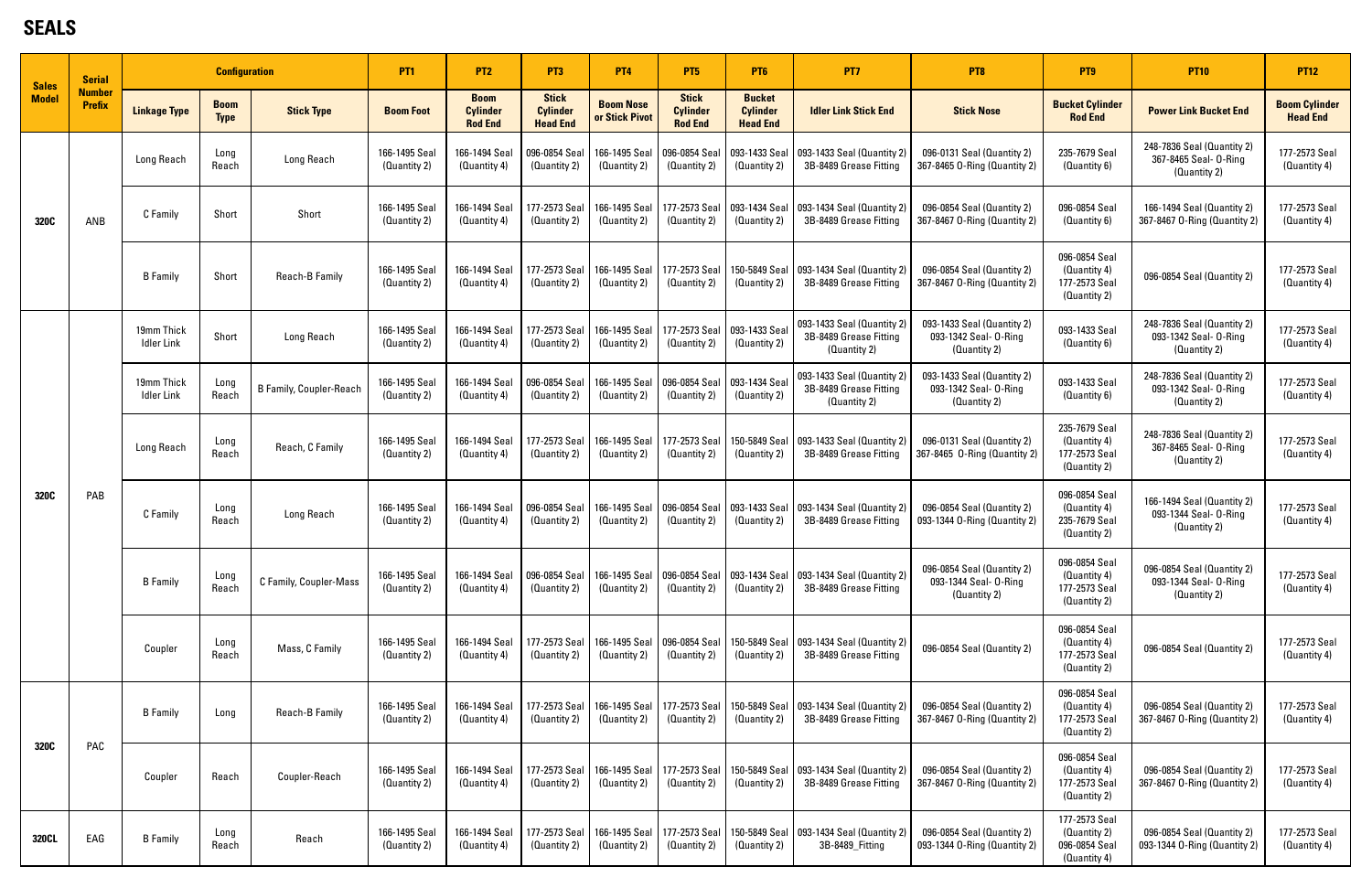#### **RETENTION HARDWARE**

|                              | <b>Serial</b>                  |                                           | <b>Configuration</b>       |                                | PT <sub>1</sub>                                                                                                                                                 | PT <sub>2</sub>                                                                                                                                     | PT <sub>3</sub>                                                                                                                        | <b>PT4</b>                                                                                                                                                            | PT <sub>5</sub>                                                                                         | <b>PT6</b>                                                                                           | <b>PT7</b>                                                                   | PT <sub>8</sub>                              | PT9                                                                                                                                                                                  | <b>PT10</b>                                   | <b>PT12</b>                                                                                                                                                                                                        |
|------------------------------|--------------------------------|-------------------------------------------|----------------------------|--------------------------------|-----------------------------------------------------------------------------------------------------------------------------------------------------------------|-----------------------------------------------------------------------------------------------------------------------------------------------------|----------------------------------------------------------------------------------------------------------------------------------------|-----------------------------------------------------------------------------------------------------------------------------------------------------------------------|---------------------------------------------------------------------------------------------------------|------------------------------------------------------------------------------------------------------|------------------------------------------------------------------------------|----------------------------------------------|--------------------------------------------------------------------------------------------------------------------------------------------------------------------------------------|-----------------------------------------------|--------------------------------------------------------------------------------------------------------------------------------------------------------------------------------------------------------------------|
| <b>Sales</b><br><b>Model</b> | <b>Number</b><br><b>Prefix</b> | <b>Linkage</b><br><b>Type</b>             | <b>Boom</b><br><b>Type</b> | <b>Stick Type</b>              | <b>Boom Foot</b>                                                                                                                                                | <b>Boom Cylinder Rod End</b>                                                                                                                        | <b>Stick Cylinder</b><br><b>Head End</b>                                                                                               | <b>Boom Nose or</b><br><b>Stick Pivot</b>                                                                                                                             | <b>Stick Cylinder</b><br><b>Rod End</b>                                                                 | <b>Bucket Cylinder</b><br><b>Head End</b>                                                            | <b>Idler Link</b><br><b>Stick End</b>                                        | <b>Stick Nose</b>                            | <b>Bucket Cylinder</b><br><b>Rod End</b>                                                                                                                                             | <b>Power Link</b><br><b>Bucket End</b>        | <b>Boom Cylinder Head End</b>                                                                                                                                                                                      |
|                              |                                | Long<br>Reach                             | Long<br>Reach              | Long<br>Reach                  | 212-2838 Shim (Quantity 2)<br>093-0084 Shim (Quantity 2)<br>093-0116 Shim<br>113-2127 Shim<br>8T-4191 Bolt<br>8T-4780 Bolt<br>093-0349 Washer<br>8T-4123 Washer | 4I-3308 Plate (Quantity 2)<br>4I-3309 Spacer (Quantity 2)<br>166-1486 Shim (Quantity 2)<br>8T-4223 Washer (Quantity 6)<br>8T-4956 Bolt (Quantity 6) | 093-0349 Washer<br>093-0363 Spacer<br>8T-4123 Washer<br>8T-4780 Bolt                                                                   | 093-0349 Washer<br>113-2127 Shim<br>166-1487 Shim<br>(Quantity 2)<br>8T-4123 Washer<br>8T-4780 Bolt<br>093-0084 Shim<br>(Quantity 2)                                  | 166-1486 Shim<br>(Quantity 2)<br>093-0349 Washer<br>093-0363 Spacer<br>451-2176 Washer<br>453-2844 Bolt | 093-0357 Spacer<br>086-0297 Washer<br>8T-4223 Washer<br>8T-4179 Bolt                                 | 096-4876 Nut<br>(Quantity 2)<br>099-0707 Bolt   099-0724 Bolt                | 096-4876 Nut<br>(Quantity 2)                 | 166-1482 Shim<br>(Quantity 2)<br>451-2183 Nut<br>(Quantity 2)<br>186-5644 Bolt                                                                                                       | 096-4876 Nut<br>(Quantity 2)<br>099-0724 Bolt | 093-0083 Shim (Quantity 4)<br>133-2425 Shim (Quantity 2)<br>093-0115 Shim (Quantity 2)<br>093-0363 Spacer (Quantity 2)<br>8T-4780 Bolt (Quantity 2)<br>093-0349 Washer (Quantity 2)<br>8T-4123 Washer (Quantity 2) |
| 320C                         | ANB                            | C Family                                  | Short                      | Short                          | 212-2838 Shim (Quantity 2)<br>093-0084 Shim (Quantity 2)<br>093-0116 Shim<br>113-2127 Shim<br>8T-4191 Bolt<br>8T-4780 Bolt<br>093-0349 Washer<br>8T-4123 Washer | 4I-3308 Plate (Quantity 2)<br>4I-3309 Spacer (Quantity 2)<br>166-1486 Shim (Quantity 2)<br>8T-4223 Washer (Quantity 6)<br>8T-4956 Bolt (Quantity 6) | 093-0363 Spacer<br>093-0349 Washer<br>8T-4123 Washer<br>8T-4780 Bolt                                                                   | 093-0084 Shim<br>(Quantity 2)<br>166-1487 Shim<br>(Quantity 2)<br>093-0116 Shim<br>(Quantity 2)<br>113-2127 Shim<br>093-0349 Washer<br>8T-4123 Washer<br>8T-4780 Bolt | 166-1486 Shim<br>(Quantity 2)<br>8T-4780 Bolt<br>093-0349 Washer<br>8T-4123 Washer<br>093-0363 Spacer   | 8T-4780 Bolt<br>093-0349 Washer<br>8T-4123 Washer<br>118-5982 Spacer                                 | 186-5649 Bolt<br>8T-4131 Nut<br>(Quantity 2)                                 | 188-2315 Bolt<br>8T-4132 Nut<br>(Quantity 2) | 166-1486 Shim<br>(Quantity 2)<br>186-5649 Bolt<br>8T-4131 Nut (Quan-<br>tity 2)                                                                                                      | 188-2315 Bolt<br>8T-4132 Nut<br>(Quantity 2)  | 093-0083 Shim (Quantity 4)<br>133-2425 Shim (Quantity 2)<br>093-0115 Shim (Quantity 2)<br>093-0363 Spacer (Quantity 2)<br>8T-4780 Bolt (Quantity 2)<br>093-0349 Washer (Quantity 2)<br>8T-4123 Washer (Quantity 2) |
|                              |                                | <b>B</b> Family                           | Short                      | Reach-B<br>Family              | 212-2838 Shim (Quantity 2)<br>093-0084 Shim (Quantity 2)<br>093-0116 Shim<br>113-2127 Shim<br>8T-4191 Bolt<br>8T-4780 Bolt<br>093-0349 Washer<br>8T-4123 Washer | 4I-3308 Plate (Quantity 2)<br>4I-3309 Spacer (Quantity 2)<br>166-1486 Shim (Quantity 2)<br>8T-4223 Washer (Quantity 6)<br>8T-4956 Bolt (Quantity 6) | 093-0349 Washer<br>093-0363 Spacer<br>8T-4123 Washer<br>8T-4780 Bolt                                                                   | 093-0349 Washer<br>113-2127 Shim<br>166-1487 Shim<br>(Quantity 2)<br>8T-4123 Washer<br>8T-4780 Bolt<br>093-0084 Shim<br>(Quantity 2)                                  | 166-1486 Shim<br>(Quantity 2)<br>8T-4780 Bolt<br>093-0349 Washer<br>8T-4123 Washer<br>093-0363 Spacer   | 8T-4780 Bolt<br>093-0349 Washer<br>8T-4123 Washer<br>118-5982 Spacer                                 | 175-0454 Bolt   188-2315 Bolt<br>451-2183 Nut<br>(Quantity 2)                | 451-2183 Nut<br>(Quantity 2)                 | 166-1486 Shim<br>(Quantity 2)<br>175-0454 Bolt<br>451-2183 Nut<br>(Quantity 2)                                                                                                       | 188-2315 Bolt<br>451-2183 Nut<br>(Quantity 2) | 093-0083 Shim (Quantity 4)<br>133-2425 Shim (Quantity 2)<br>093-0115 Shim (Quantity 2)<br>093-0363 Spacer (Quantity 2)<br>8T-4780 Bolt (Quantity 2)<br>093-0349 Washer (Quantity 2)<br>8T-4123 Washer (Quantity 2) |
|                              |                                | 19mm<br><b>Thick</b><br><b>Idler Link</b> | Short                      | Long<br>Reach                  | 212-2838 Shim (Quantity 2)<br>093-0084 Shim (Quantity 2)<br>093-0116 Shim<br>113-2127 Shim<br>8T-4191 Bolt<br>8T-4780 Bolt<br>093-0349 Washer<br>8T-4123 Washer | 4I-3308 Plate (Quantity 2)<br>4I-3309 Spacer (Quantity 2)<br>166-1486 Shim (Quantity 2)<br>8T-4223 Washer (Quantity 6)<br>8T-4956 Bolt (Quantity 6) | 093-0349 Washer<br>093-0363 Spacer  <br>8T-4123 Washer<br>8T-4780 Bolt                                                                 | 093-0349 Washer<br>113-2127 Shim<br>166-1487 Shim<br>(Quantity 2)<br>8T-4123 Washer<br>8T-4780 Bolt<br>093-0084 Shim<br>(Quantity 2)<br>093-0116 Shim<br>(Quantity 2) | 166-1486 Shim<br>(Quantity 2)<br>093-0349 Washer<br>093-0363 Spacer<br>451-2176 Washer<br>453-2844 Bolt | 093-0357 Spacer<br>086-0297 Washer<br>8T-4223 Washer<br>8T-4179 Bolt                                 | 096-4876 Nut   096-4876 Nut<br>(Quantity 2)<br>099-0707 Bolt   099-0724 Bolt | (Quantity 2)                                 | 5P-1076 Washer<br>134-8865 Shim<br>134-8867 Shim<br>134-8868 Shim<br>093-0097 Shim<br>8T-4192 Bolt<br>134-8866 Shim<br>(Quantity 2)<br>096-4876 Nut<br>(Quantity 2)<br>099-0707 Bolt | 096-4876 Nut<br>(Quantity 2)<br>099-0724 Bolt | 093-0083 Shim (Quantity 4)<br>133-2425 Shim (Quantity 2)<br>093-0115 Shim (Quantity 2)<br>093-0363 Spacer (Quantity 2)<br>8T-4780 Bolt (Quantity 2)<br>093-0349 Washer (Quantity 2)<br>8T-4123 Washer (Quantity 2) |
| 320C                         | PAB                            | 19mm<br>Thick<br><b>Idler Link</b>        | Long<br>Reach              | B Family,<br>Coupler-<br>Reach | 212-2838 Shim (Quantity 2)<br>093-0084 Shim (Quantity 2)<br>093-0116 Shim<br>113-2127 Shim<br>8T-4191 Bolt<br>8T-4780 Bolt<br>093-0349 Washer<br>8T-4123 Washer | 4I-3308 Plate (Quantity 2)<br>41-3309 Spacer (Quantity 2)<br>166-1486 Shim (Quantity 2)<br>8T-4223 Washer (Quantity 6)<br>8T-4956 Bolt (Quantity 6) | 093-0349 Washer<br>093-0363 Spacer<br>8T-4123 Washer<br>8T-4780 Bolt                                                                   | 093-0349 Washer<br>113-2127 Shim<br>166-1487 Shim<br>(Quantity 2)<br>8T-4123 Washer<br>8T-4780 Bolt<br>093-0084 Shim<br>(Quantity 2)                                  | 166-1486 Shim<br>(Quantity 2)<br>8T-4780 Bolt<br>093-0349 Washer<br>8T-4123 Washer<br>093-0363 Spacer   | 8T-4780 Bolt<br>093-0349 Washer<br>8T-4123 Washer<br>118-5982 Spacer                                 | 096-4876 Nut<br>(Quantity 2)<br>099-0707 Bolt   099-0724 Bolt                | 096-4876 Nut<br>(Quantity 2)                 | 166-1481 Shim<br>(Quantity 2)<br>096-4876 Nut<br>(Quantity 2)<br>099-0707 Bolt                                                                                                       | 096-4876 Nut<br>(Quantity 2)<br>099-0724 Bolt | 093-0083 Shim (Quantity 4)<br>133-2425 Shim (Quantity 2)<br>093-0115 Shim (Quantity 2)<br>093-0363 Spacer (Quantity 2)<br>8T-4780 Bolt (Quantity 2)<br>093-0349 Washer (Quantity 2)<br>8T-4123 Washer (Quantity 2) |
|                              |                                | Long<br>Reach                             | Long<br>Reach              | Reach,<br>C Family             | 212-2838 Shim (Quantity 2)<br>093-0084 Shim (Quantity 2)<br>093-0116 Shim<br>113-2127 Shim<br>8T-4191 Bolt<br>8T-4780 Bolt<br>093-0349 Washer<br>8T-4123 Washer | 4I-3308 Plate (Quantity 2)<br>4I-3309 Spacer (Quantity 2)<br>8T-4223 Washer (Quantity 6)<br>8T-4956 Bolt (Quantity 6)                               | 093-0349 Washer<br>093-0363 Spacer<br>8T-4123 Washer<br>8T-4780 Bolt<br>093-0083 Shim<br>(Quantity 2)<br>7Y-2498 Shim<br>093-0115 Shim | 093-0349 Washer<br>7Y-2497 Shim<br>8T-4123 Washer<br>8T-4780 Bolt<br>093-0084 Shim<br>(Quantity 2)<br>093-0116 Shim                                                   | 166-1486 Shim<br>(Quantity 2)<br>8T-4780 Bolt<br>093-0349 Washer<br>8T-4123 Washer<br>093-0363 Spacer   | 8T-4780 Bolt<br>093-0349 Washer<br>8T-4123 Washer<br>118-5982 Spacer<br>7Y-2496 Shim<br>(Quantity 2) | 096-4876 Nut<br>(Quantity 2)<br>099-0707 Bolt   099-0724 Bolt                | 096-4876 Nut<br>(Quantity 2)                 | 166-1482 Shim<br>(Quantity 2)<br>451-2183 Nut<br>(Quantity 2)<br>186-5644 Bolt                                                                                                       | 096-4876 Nut<br>(Quantity 2)<br>099-0724 Bolt | 093-0083 Shim (Quantity 4)<br>133-2425 Shim (Quantity 2)<br>093-0115 Shim (Quantity 2)<br>093-0363 Spacer (Quantity 2)<br>8T-4780 Bolt (Quantity 2)<br>093-0349 Washer (Quantity 2)<br>8T-4123 Washer (Quantity 2) |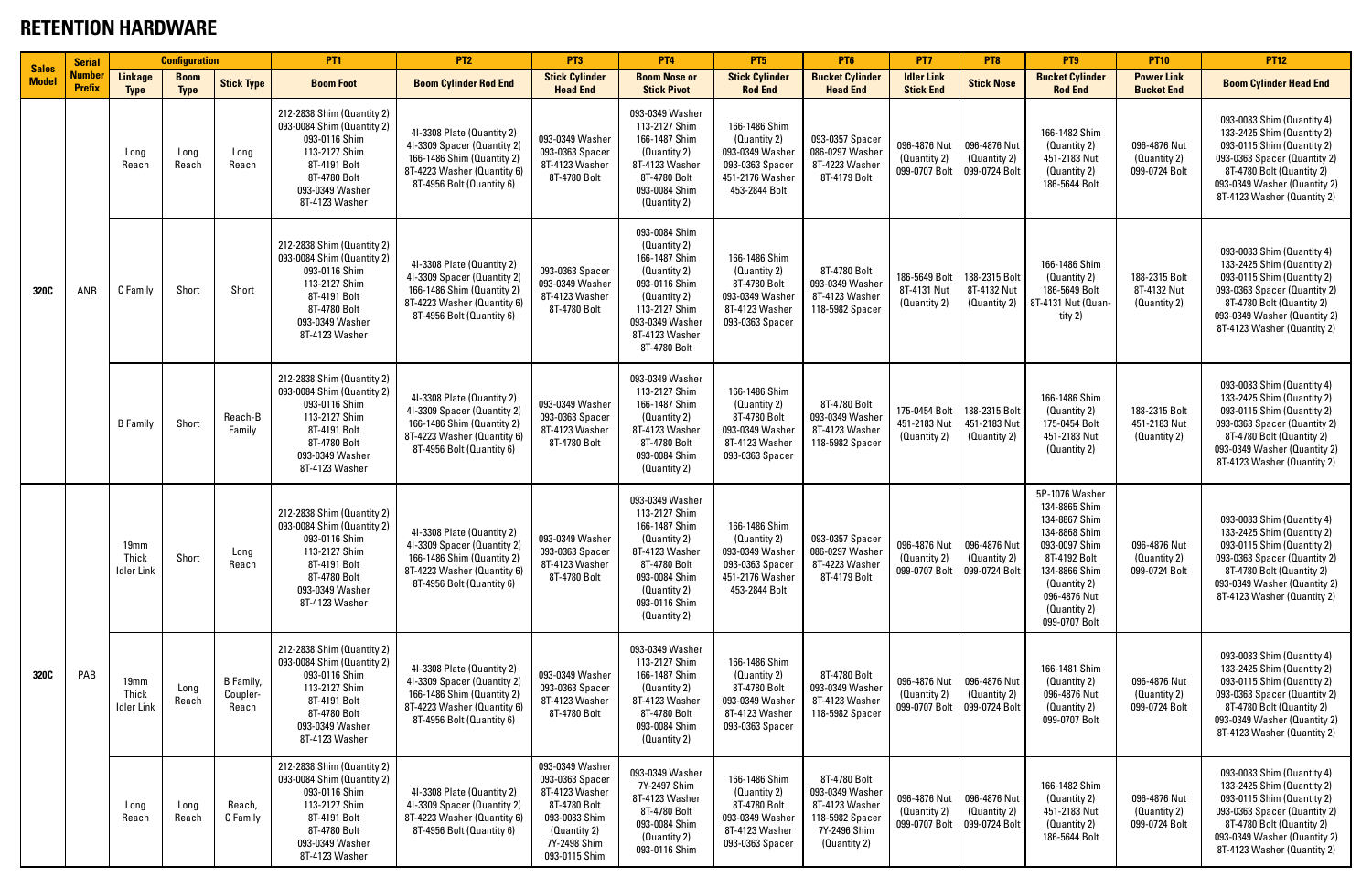#### **RETENTION HARDWARE (CONTINUED)**

| <b>Sales</b> | <b>Serial</b>                 |                               | <b>Configuration</b>       |                                  | <b>PT1</b>                                                                                                                                                      | <b>PT2</b>                                                                                                                                          | PT <sub>3</sub>                                                                                                                        | <b>PT4</b>                                                                                                                                                            | PT <sub>5</sub>                                                                                       | <b>PT6</b>                                                                                           | PT7                                           | PT <sub>8</sub>                                               | PT9                                                                            | <b>PT10</b>                                   | <b>PT12</b>                                                                                                                                                                                                        |
|--------------|-------------------------------|-------------------------------|----------------------------|----------------------------------|-----------------------------------------------------------------------------------------------------------------------------------------------------------------|-----------------------------------------------------------------------------------------------------------------------------------------------------|----------------------------------------------------------------------------------------------------------------------------------------|-----------------------------------------------------------------------------------------------------------------------------------------------------------------------|-------------------------------------------------------------------------------------------------------|------------------------------------------------------------------------------------------------------|-----------------------------------------------|---------------------------------------------------------------|--------------------------------------------------------------------------------|-----------------------------------------------|--------------------------------------------------------------------------------------------------------------------------------------------------------------------------------------------------------------------|
| <b>Model</b> | <b>Numbe</b><br><b>Prefix</b> | <b>Linkage</b><br><b>Type</b> | <b>Boom</b><br><b>Type</b> | <b>Stick Type</b>                | <b>Boom Foot</b>                                                                                                                                                | <b>Boom Cylinder Rod End</b>                                                                                                                        | <b>Stick Cylinder</b><br><b>Head End</b>                                                                                               | <b>Boom Nose or</b><br><b>Stick Pivot</b>                                                                                                                             | <b>Stick Cylinder</b><br><b>Rod End</b>                                                               | <b>Bucket Cylinder</b><br><b>Head End</b>                                                            | <b>Idler Link</b><br><b>Stick End</b>         | <b>Stick Nose</b>                                             | <b>Bucket Cylinder</b><br><b>Rod End</b>                                       | <b>Power Link</b><br><b>Bucket End</b>        | <b>Boom Cylinder Head End</b>                                                                                                                                                                                      |
|              |                               | C Family                      | Long<br>Reach              | Long Reach                       | 212-2838 Shim (Quantity 2)<br>093-0084 Shim (Quantity 2)<br>093-0116 Shim<br>113-2127 Shim<br>8T-4191 Bolt<br>8T-4780 Bolt<br>093-0349 Washer<br>8T-4123 Washer | 4I-3308 Plate (Quantity 2)<br>41-3309 Spacer (Quantity 2)<br>166-1486 Shim (Quantity 2)<br>8T-4223 Washer (Quantity 6)<br>8T-4956 Bolt (Quantity 6) | 093-0349 Washer<br>093-0363 Spacer<br>8T-4123 Washer<br>8T-4780 Bolt                                                                   | 093-0349 Washer<br>113-2127 Shim<br>166-1487 Shim<br>(Quantity 2)<br>8T-4123 Washer<br>8T-4780 Bolt<br>093-0084 Shim<br>(Quantity 2)                                  | 166-1486 Shim<br>(Quantity 2)<br>8T-4780 Bolt<br>093-0349 Washer<br>8T-4123 Washer<br>093-0363 Spacer | 8T-4780 Bolt<br>093-0349 Washer<br>8T-4123 Washer<br>118-5982 Spacer                                 | 186-5649 Bolt<br>8T-4131 Nut<br>(Quantity 2)  | 188-2315 Bolt<br>8T-4132 Nut<br>(Quantity 2)                  | 166-1486 Shim<br>(Quantity 2)<br>186-5649 Bolt<br>8T-4131 Nut<br>(Quantity 2)  | 188-2315 Bolt<br>8T-4132 Nut<br>(Quantity 2)  | 093-0083 Shim (Quantity 4)<br>133-2425 Shim (Quantity 2)<br>093-0115 Shim (Quantity 2)<br>093-0363 Spacer (Quantity 2)<br>8T-4780 Bolt (Quantity 2)<br>093-0349 Washer (Quantity 2)<br>8T-4123 Washer (Quantity 2) |
| 320C         | PAB                           | <b>B</b> Family               | Long<br>Reach              | C Family,<br><b>Coupler-Mass</b> | 212-2838 Shim (Quantity 2)<br>093-0084 Shim (Quantity 2)<br>093-0116 Shim<br>113-2127 Shim<br>8T-4191 Bolt<br>8T-4780 Bolt<br>093-0349 Washer<br>8T-4123 Washer | 4I-3308 Plate (Quantity 2)<br>41-3309 Spacer (Quantity 2)<br>166-1486 Shim (Quantity 2)<br>8T-4223 Washer (Quantity 6)<br>8T-4956 Bolt (Quantity 6) | 093-0349 Washer<br>093-0363 Spacer<br>8T-4123 Washer<br>8T-4780 Bolt                                                                   | 093-0349 Washer<br>113-2127 Shim<br>166-1487 Shim<br>(Quantity 2)<br>8T-4123 Washer<br>8T-4780 Bolt<br>093-0084 Shim<br>(Quantity 2)                                  | 166-1486 Shim<br>(Quantity 2)<br>8T-4780 Bolt<br>093-0349 Washer<br>8T-4123 Washer<br>093-0363 Spacer | 8T-4780 Bolt<br>093-0349 Washer<br>8T-4123 Washer<br>118-5982 Spacer<br>7Y-2496 Shim<br>(Quantity 2) | 186-5644 Bolt<br>8T-4132 Nut<br>(Quantity 2)  | 168-2628 Pin<br>168-2629 Ring                                 | 166-1486 Shim<br>(Quantity 2)<br>186-5644 Bolt<br>8T-4132 Nut<br>(Quantity 2)  | 168-2628 Pin<br>168-2629 Ring                 | 093-0083 Shim (Quantity 4)<br>133-2425 Shim (Quantity 2)<br>093-0115 Shim (Quantity 2)<br>093-0363 Spacer (Quantity 2)<br>8T-4780 Bolt (Quantity 2)<br>093-0349 Washer (Quantity 2)<br>8T-4123 Washer (Quantity 2) |
|              |                               | Coupler                       | Long<br>Reach              | Mass, C<br>Family                | 212-2838 Shim (Quantity 2)<br>093-0084 Shim (Quantity 2)<br>093-0116 Shim<br>113-2127 Shim<br>8T-4191 Bolt<br>8T-4780 Bolt<br>093-0349 Washer<br>8T-4123 Washer | 4I-3308 Plate (Quantity 2)<br>41-3309 Spacer (Quantity 2)<br>8T-4223 Washer (Quantity 6)<br>8T-4956 Bolt (Quantity 6)                               | 093-0349 Washer<br>093-0363 Spacer<br>8T-4123 Washer<br>8T-4780 Bolt<br>093-0083 Shim<br>(Quantity 2)<br>7Y-2498 Shim<br>093-0115 Shim | 093-0349 Washer<br>7Y-2497 Shim<br>8T-4123 Washer<br>8T-4780 Bolt<br>093-0084 Shim<br>(Quantity 2)<br>093-0116 Shim                                                   | 166-1486 Shim<br>(Quantity 2)<br>8T-4780 Bolt<br>093-0349 Washer<br>8T-4123 Washer<br>093-0363 Spacer | 8T-4780 Bolt<br>093-0349 Washer<br>8T-4123 Washer<br>118-5982 Spacer<br>7Y-2496 Shim<br>(Quantity 2) | 186-5644 Bolt<br>8T-4132 Nut<br>(Quantity 2)  | 188-2315 Bolt<br>8T-4132 Nut<br>(Quantity 2)                  | 166-1486 Shim<br>(Quantity 2)<br>186-5644 Bolt<br>8T-4132 Nut<br>(Quantity 2)  | 188-2315 Bolt<br>8T-4132 Nut<br>(Quantity 2)  | 093-0083 Shim (Quantity 4)<br>133-2425 Shim (Quantity 2)<br>093-0115 Shim (Quantity 2)<br>093-0363 Spacer (Quantity 2)<br>8T-4780 Bolt (Quantity 2)<br>093-0349 Washer (Quantity 2)<br>8T-4123 Washer (Quantity 2) |
| 320C         | PAC                           | <b>B</b> Family               | Long                       | Reach-B<br>Family                | 212-2838 Shim (Quantity 2)<br>093-0084 Shim (Quantity 2)<br>093-0116 Shim<br>113-2127 Shim<br>8T-4191 Bolt<br>8T-4780 Bolt<br>093-0349 Washer<br>8T-4123 Washer | 4I-3308 Plate (Quantity 2)<br>41-3309 Spacer (Quantity 2)<br>166-1486 Shim (Quantity 2)<br>8T-4223 Washer (Quantity 6)<br>8T-4956 Bolt (Quantity 6) | 093-0363 Spacer<br>093-0349 Washer<br>8T-4123 Washer<br>8T-4780 Bolt                                                                   | 093-0084 Shim<br>(Quantity 2)<br>166-1487 Shim<br>(Quantity 2)<br>093-0116 Shim<br>(Quantity 2)<br>113-2127 Shim<br>093-0349 Washer<br>8T-4123 Washer<br>8T-4780 Bolt | 166-1486 Shim<br>(Quantity 2)<br>8T-4780 Bolt<br>093-0349 Washer<br>8T-4123 Washer<br>093-0363 Spacer | 8T-4780 Bolt<br>093-0349 Washer<br>8T-4123 Washer<br>118-5982 Spacer                                 | 451-2183 Nut<br>(Quantity 2)                  | 175-0454 Bolt   188-2315 Bolt<br>451-2183 Nut<br>(Quantity 2) | 166-1486 Shim<br>(Quantity 2)<br>175-0454 Bolt<br>451-2183 Nut<br>(Quantity 2) | 188-2315 Bolt<br>451-2183 Nut<br>(Quantity 2) | 093-0083 Shim (Quantity 4)<br>133-2425 Shim (Quantity 2)<br>093-0115 Shim (Quantity 2)<br>093-0363 Spacer (Quantity 2)<br>8T-4780 Bolt (Quantity 2)<br>093-0349 Washer (Quantity 2)<br>8T-4123 Washer (Quantity 2) |
|              |                               | Coupler                       | Reach                      | Coupler-<br>Reach                | 212-2838 Shim (Quantity 2)<br>093-0084 Shim (Quantity 2)<br>093-0116 Shim<br>113-2127 Shim<br>8T-4191 Bolt<br>8T-4780 Bolt<br>093-0349 Washer<br>8T-4123 Washer | 4I-3308 Plate (Quantity 2)<br>41-3309 Spacer (Quantity 2)<br>166-1486 Shim (Quantity 2)<br>8T-4223 Washer (Quantity 6)<br>8T-4956 Bolt (Quantity 6) | 093-0363 Spacer<br>093-0349 Washer<br>8T-4123 Washer<br>8T-4780 Bolt                                                                   | 093-0084 Shim<br>(Quantity 2)<br>166-1487 Shim<br>(Quantity 2)<br>093-0116 Shim<br>(Quantity 2)<br>113-2127 Shim<br>093-0349 Washer<br>8T-4123 Washer<br>8T-4780 Bolt | 166-1486 Shim<br>(Quantity 2)<br>8T-4780 Bolt<br>093-0349 Washer<br>8T-4123 Washer<br>093-0363 Spacer | 8T-4780 Bolt<br>093-0349 Washer<br>8T-4123 Washer<br>118-5982 Spacer                                 | 186-5644 Bolt<br>8T-4132 Nut<br>(Quantity 2)  | 188-2315 Bolt<br>8T-4132 Nut<br>(Quantity 2)                  | 186-5644 Bolt<br>166-1486 Shim<br>(Quantity 2)<br>8T-4132 Nut<br>(Quantity 2)  | 188-2315 Bolt<br>8T-4132 Nut<br>(Quantity 2)  | 093-0083 Shim (Quantity 4)<br>133-2425 Shim (Quantity 2)<br>093-0115 Shim (Quantity 2)<br>093-0363 Spacer (Quantity 2)<br>8T-4780 Bolt (Quantity 2)<br>093-0349 Washer (Quantity 2)<br>8T-4123 Washer (Quantity 2) |
| 320CL        | EAG                           | <b>B</b> Family               | Long<br>Reach              | Reach                            | 212-2838 Shim (Quantity 2)<br>093-0084 Shim (Quantity 2)<br>093-0116 Shim<br>113-2127 Shim<br>8T-4780 Bolt<br>093-0349 Washer<br>8T-4123 Washer                 | 41-3308 Plate (Quantity 2)<br>4I-3309 Spacer (Quantity 2)<br>166-1486 Shim (Quantity 2)<br>8T-4223 Washer (Quantity 6)<br>8T-4956 Bolt (Quantity 6) | 093-0349 Washer<br>093-0363 Spacer<br>8T-4123 Washer<br>8T-4780 Bolt                                                                   | 093-0349 Washer<br>113-2127 Shim<br>166-1487 Shim<br>(Quantity 2)<br>8T-4123 Washer<br>8T-4780 Bolt<br>093-0084 Shim<br>(Quantity 2)                                  | 166-1486 Shim<br>(Quantity 2)<br>8T-4780 Bolt<br>093-0349 Washer<br>8T-4123 Washer<br>093-0363 Spacer | 8T-4780 Bolt<br>093-0349 Washer<br>8T-4123 Washer<br>118-5982 Spacer                                 | 186-5644 Bolt<br>451-2183 Nut<br>(Quantity 2) | 188-2315 Bolt<br>451-2183 Nut<br>(Quantity 2)                 | 166-1486 Shim<br>(Quantity 2)<br>186-5644 Bolt<br>451-2183 Nut<br>(Quantity 2) | 188-2315 Bolt<br>451-2183 Nut<br>(Quantity 2) | 093-0083 Shim (Quantity 4)<br>133-2425 Shim (Quantity 2)<br>093-0115 Shim (Quantity 2)<br>093-0363 Spacer (Quantity 2)<br>8T-4780 Bolt (Quantity 2)<br>093-0349 Washer (Quantity 2)<br>8T-4123 Washer (Quantity 2) |